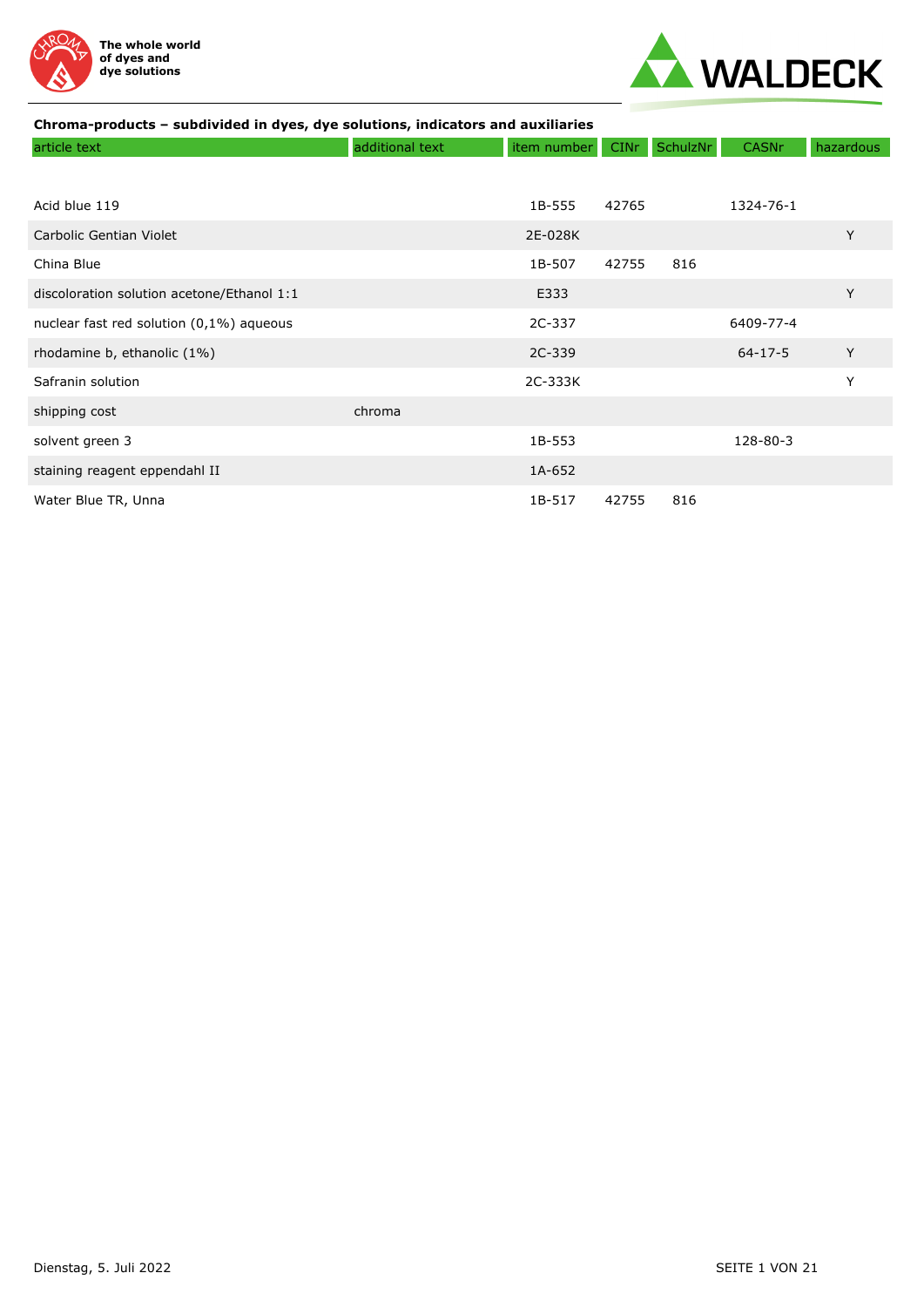



| article text                                  | additional text | item number | <b>CINr</b> | SchulzNr | <b>CASNr</b>  | hazardous   |
|-----------------------------------------------|-----------------|-------------|-------------|----------|---------------|-------------|
| dyes                                          |                 |             |             |          |               |             |
| Acid Alizarine Blue B                         |                 | 1A-252      | 16680       |          | 1058-92-0     |             |
| Acid Black 12 B                               |                 | 1A-598      | 20470       | 299      | 1064-48-8     |             |
| acid brilliant flavine 7g                     |                 | 1F-562      |             |          | 61968-07-8    |             |
| Acid Fuchsine-Orange                          |                 | 1F-347      |             |          |               |             |
| Acid Green G                                  |                 | 1B-215      | 42095       | 765      | 5141-20-8     |             |
| Acid Rhodamine                                |                 | 1A-004      | 45100       | 863      | 3520-42-1     |             |
| Acridine Orange 3 R zinc chloride double salt |                 | 1B-307      | 46005       |          | 10127-02-3    |             |
| <b>Acridine Yellow</b>                        |                 | 1B-331      | 46025       |          | 135-49-9      |             |
| Acriflavine                                   |                 | 5A-406      | 46000       | 906      |               | Y           |
| Alcian Green 2 GX                             |                 | 1F-555      |             |          |               |             |
| Alcian Green 3 BX                             |                 | 1F-551      |             |          |               |             |
| Alcian Yellow GXS                             |                 | 1F-597      | 12840       |          | 61968-76-1    |             |
| Alizarine Blue B                              |                 | 1A-246      | 16680       |          |               |             |
| Alizarine Brilliant Violet R                  |                 | 1B-077      | 60730       | 1196     | 4430-18-6     |             |
| Alizarine Carmine                             |                 | 1F-581      | 58005       | 1145     | 130-22-3      |             |
| Alizarine Pure                                |                 | 1A-020      | 58000       | 1141     | $72 - 48 - 0$ |             |
| Alizarine Purple RS                           |                 | 1B-079      | 60730       | 1196     | 4430-18-6     |             |
| Alizarine Red S                               |                 | 1F-583      | 58005       | 1145     | 130-22-3      |             |
| Alizarine Violet 3B                           |                 | 1B-081      | 60730       | 1196     | 4430-18-6     |             |
| Alizarine Yellow R                            |                 | 1A-578      | 14030       | 66       |               |             |
| Alphazurine 2G                                |                 | 1B-441      | 42045       | 769      |               |             |
| Alphazurine A                                 |                 | 1B-541      | 42080       | 771      |               |             |
| Amaranth O                                    |                 | 1B-235      | 16185       | 212      |               |             |
| Amido Black 10 B                              |                 | 1B-293      | 20470       | 299      | 1064-48-8     |             |
| Aniline Black                                 |                 | 1F-253      | 50440       | 1361     |               |             |
| Aniline Blue, Water Soluble                   |                 | 1B-501      | 42780       | 816      | 28983-56-4    |             |
| Aniline Blue-Orange G                         |                 | 1A-476      |             |          |               | $\sf Y$     |
| Aniline Blue-Orange G, Mallory                |                 | 1A-550      |             |          |               | Y           |
| Aniline Green                                 |                 | 1B-283      | 42040       | 760      | 633-03-4      | $\mathsf Y$ |
| Aniline Red                                   |                 | 1A-388      | 42510       | 780      | 632-99-5      |             |
| Aniline Yellow                                |                 | 1A-568      | 13015       | 172      |               |             |
| Astra Blue FM                                 |                 | 1B-163      |             |          | 82864-57-1    |             |
| Auramine O, Pyoktanin Aureum                  |                 | 1B-339      | 41000       |          | 2465-27-2     | Υ           |
| Aurochloride, Yellow                          |                 | 3Z-210      |             |          |               | Y           |
| Azan Mixture, Heidenhain                      |                 | 1A-352      |             |          |               |             |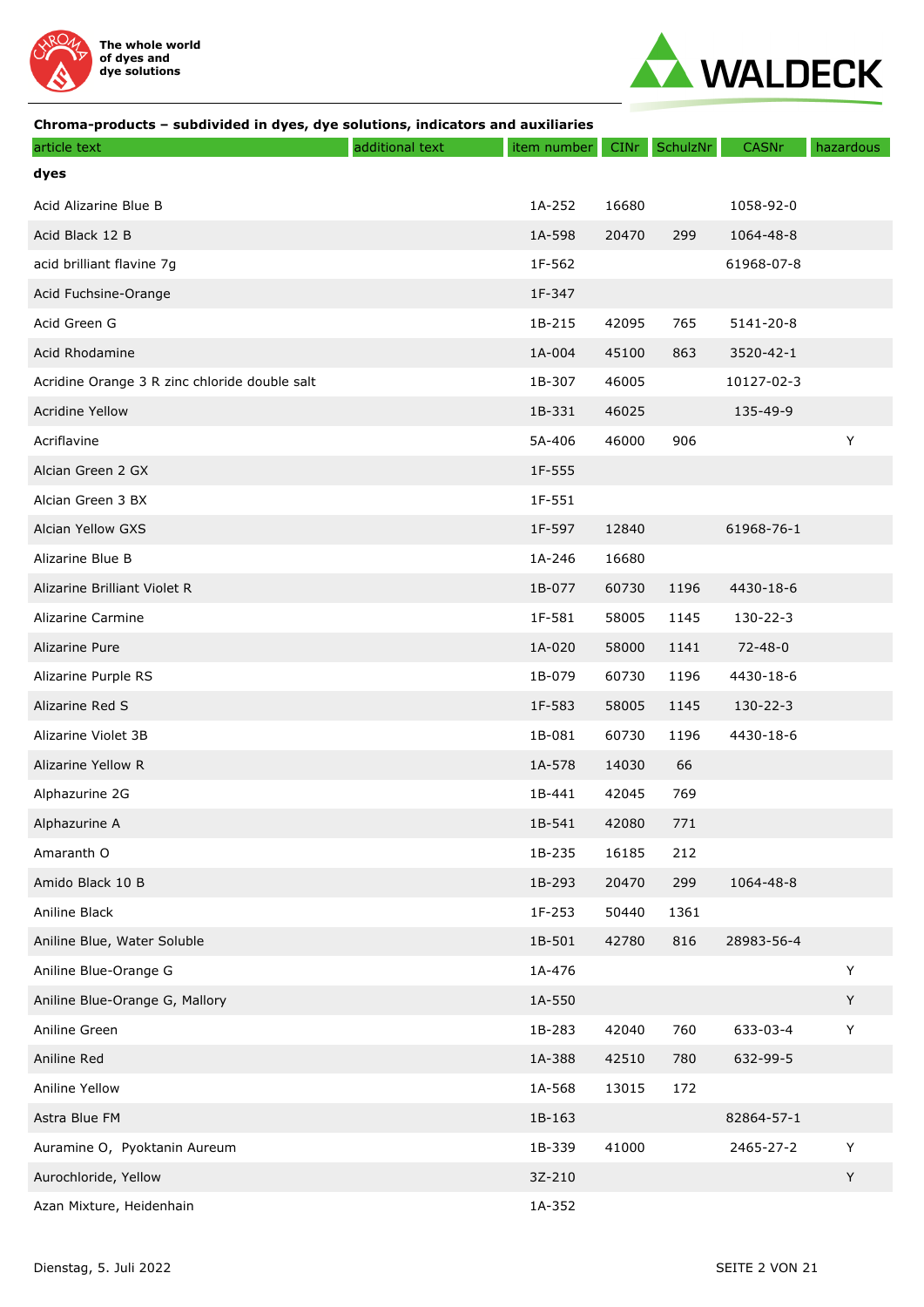



| article text                        | additional text | item number | <b>CINr</b> | SchulzNr | <b>CASNr</b>   | hazardous |
|-------------------------------------|-----------------|-------------|-------------|----------|----------------|-----------|
| dyes                                |                 |             |             |          |                |           |
| Azidine Yellow 5G                   |                 | 1A-214      | 19540       | 280      | 1829-00-1      |           |
| Azo Phloxine                        |                 | 1B-103      | 18050       | 40       | 3734-67-6      |           |
| Azo Rubine S                        |                 | 1B-097      | 16185       | 208      | $915 - 67 - 3$ |           |
| Azure B                             |                 | 1B-489      | 52010       | 1039     | 531-55-5       |           |
| Azure Blue, Nocht                   |                 | 1F-261      |             |          |                |           |
| Azure I                             |                 | 1B-487      | 52010       | 1039     | 531-55-5       |           |
| Azure II                            |                 | 1A-284      |             |          |                |           |
| Basic Fuchsine, for Schiff's Reagen |                 | 1B-295      | 42500       |          | 569-61-9       |           |
| Benzyl Violet 7B                    |                 | 1B-341      | 42555       | 785      | 548-62-9       | Y         |
| Berlin Blue, Insoluble              |                 | 1B-029      | 77510       | 1436     | 25869-00-5     |           |
| Berlin Blue, Soluble                |                 | 1B-193      | 77520       | 1436     |                |           |
| Beta-Naphthol Orange                |                 | 1B-375      | 15510       | 189      | 633-96-5       |           |
| <b>Biebrich Scarlet WS</b>          |                 | 1A-398      | 26905       | 569      | 4196-99-0      |           |
| <b>Bismarck Brown</b>               |                 | 1B-261      | 21000       | 311      |                |           |
| <b>Blue BZL</b>                     |                 | 1A-230      | 61520       |          |                |           |
| <b>Blue BZL</b>                     |                 | 1A-230      | 61520       |          | 6408-50-0      |           |
| <b>Blue Carmine SV</b>              |                 | 1B-443      | 42045       | 769      |                |           |
| <b>Blue Ethersoluble</b>            |                 | 1A-228      | 61520       |          | 6408-50-0      |           |
| Bordeaux Red                        |                 | 1B-089      | 16180       |          | 5858-33-3      |           |
| Brilliant Acid Blue V               |                 | 1B-445      | 42045       | 769      |                |           |
| <b>Brilliant Black</b>              |                 | 1B-085      | 28440       |          | 2519-30-4      |           |
| <b>Brilliant Blue FCF</b>           |                 | 1F-587      | 42090       | 770      | 3844-45-9      |           |
| <b>Brilliant Carmoisine</b>         |                 | 1B-099      | 14720       | 208      |                |           |
| <b>Brilliant Cresyl Blue</b>        |                 | 1B-519      |             |          |                |           |
| <b>Brilliant Croceine R</b>         |                 | 1B-109      | 27290       | 539      |                |           |
| <b>Brilliant Green</b>              |                 | 1B-285      | 42040       | 760      | 633-03-4       | Υ         |
| <b>Brilliant Pink B</b>             |                 | 1B-363      | 45170       | 864      | 81-88-9        |           |
| Brilliant Ponceau 4R                |                 | 1B-171      | 16255       | 213      | 2611-82-7      |           |
| <b>Brilliant Red A</b>              |                 | 1B-225      | 22120       | 360      | 573-58-0       | Y         |
| <b>Brilliant Red B</b>              |                 | 1B-111      | 27290       | 539      |                |           |
| <b>Brilliant Scarlet 3R</b>         |                 | 1B-173      | 16255       | 213      | 2611-82-7      |           |
| <b>Brilliant Scarlet 6R</b>         |                 | 1B-175      | 16255       | 213      | 2611-82-7      |           |
| <b>Brilliant Violet</b>             |                 | 1B-343      | 42555       | 785      | 548-62-9       | Y         |
| <b>Brilliant Yellow</b>             |                 | 1B-113      | 24890       |          | 3051-11-4      |           |
| Carmalum, Mayer                     |                 | 1A-334      |             |          |                |           |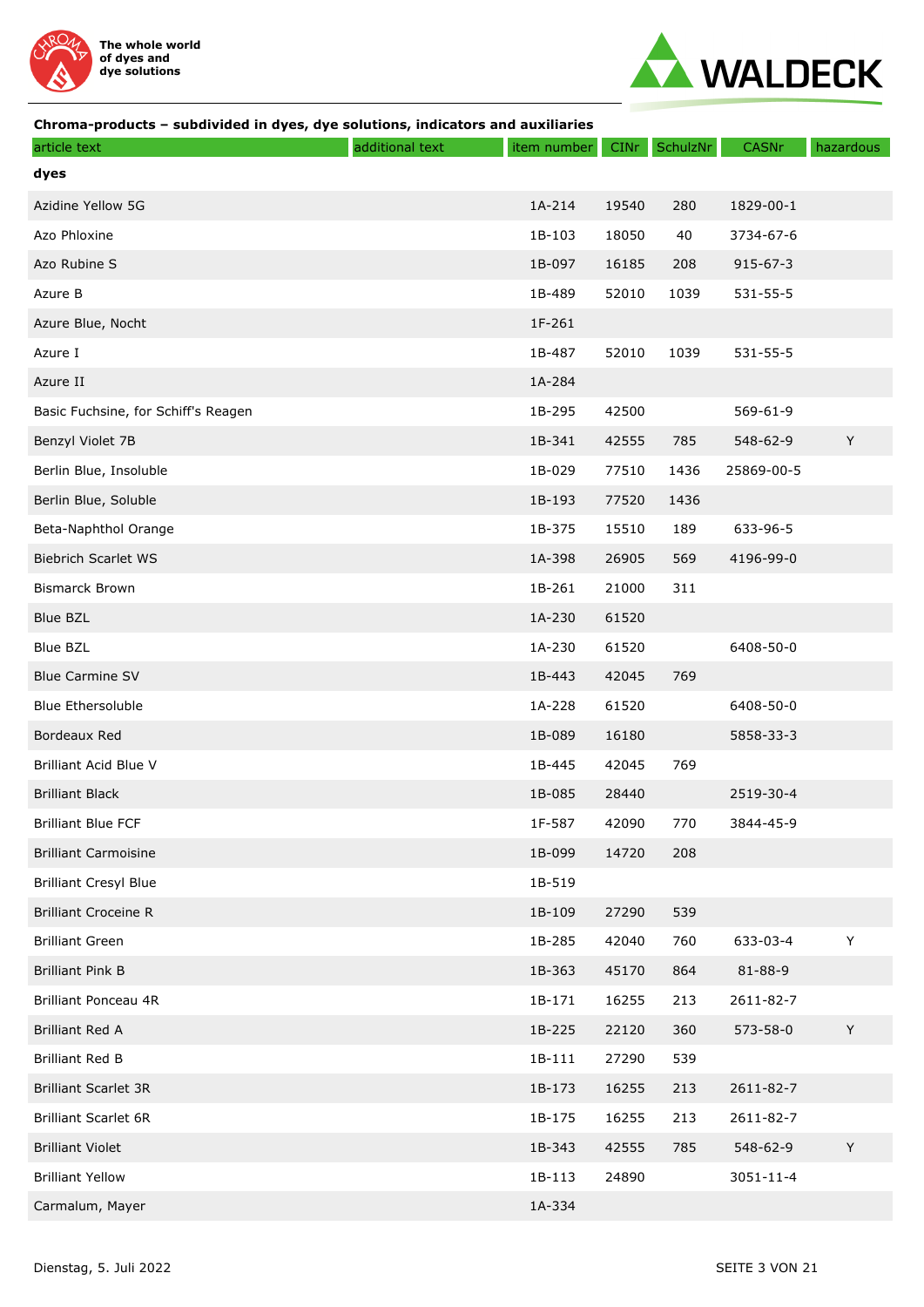



| article text                        | additional text | item number | <b>CINr</b> | SchulzNr | <b>CASNr</b>   | hazardous |
|-------------------------------------|-----------------|-------------|-------------|----------|----------------|-----------|
| dyes                                |                 |             |             |          |                |           |
| Carmine                             |                 | 5A-176      | 75470       | 1381     | 1390-65-4      |           |
| Carmine Alum                        |                 | 1A-112      |             |          |                |           |
| Carmine Sodium                      |                 | 1A-338      |             |          |                |           |
| Carmine, Best's                     |                 | 1A-358      |             |          |                |           |
| Carminic Acid                       |                 | 5A-380      | 75470       | 1381     | 1260-17-9      |           |
| Carmoisine B                        |                 | 1B-101      | 14720       | 208      | 3567-69-9      |           |
| China Green                         |                 | 1B-241      | 42000       | 754      | 2437-29-8      | Υ         |
| Chlorantine Fast Red BB             |                 | 1B-013      | 25380       | 340      | 2829-43-8      |           |
| Chlorophyll, Alcohol And Oil Solubl |                 | 5D-028      | 75810       |          |                |           |
| Chrome Azurol S                     |                 | 1A-082      | 43825       |          | 1667-99-8      |           |
| Chromogene Black ET                 |                 | 1B-165      | 14645       | 241      |                | Υ         |
| Chromogene, Weigert                 |                 | 1A-044      | 57030       | 1136     |                |           |
| Chromotrope 2 B                     |                 | 1E-230      | 16575       | 67       |                |           |
| Chromotrope 2R                      |                 | 1B-259      | 16570       | 44       | 4197-07-03     |           |
| Chromotropic Acid-Sodium.           |                 | 1A-046      | 57030       | 1136     |                |           |
| Chrysoidine                         |                 | 1B-473      | 11270       |          |                | Y         |
| Chrysoin S                          |                 | 1B-143      | 14270       | 186      |                |           |
| Ciba Blue                           |                 | 1A-562      | 73000       | 1301     |                |           |
| Cochineal Red A                     |                 | 1B-177      | 16255       | 213      | 2611-82-7      |           |
| Congo Red                           |                 | 1B-227      | 22120       | 360      | 573-58-0       | Y         |
| Corallin Sodium Salt                |                 | 1A-610      | 43800       | 843      | 603-45-2       |           |
| Cotton Red                          |                 | 1B-457      | 50240       | 967      | $477 - 73 - 6$ |           |
| Cotton Red 4 BC                     |                 | 1B-223      | 22120       | 360      | 573-58-0       | Y         |
| Cresyl violet acetate               |                 | 1A-400      |             |          |                |           |
| Croceine Scarlet 3 BX               |                 | 1B-203      | 16150       | 95       | 3761-53-3      |           |
| Crystal Violet                      |                 | 1B-345      | 42555       | 785      | 548-62-9       | Y         |
| Crystal Violet, cryst.              |                 | 1A-286      | 42555       | 785      |                | Y         |
| Cyanol Extra, Redox-Indikator       |                 | 1A-208      | 42135       |          |                |           |
| Cyanosine B                         |                 | 1A-184      | 45410       | 890      | 18472-87-2     |           |
| Cyanosine, Alcohol Soluble          |                 | 1A-194      | 45386       | 883      |                |           |
| Dahlia Violet B                     |                 | 1B-409      | 42535       | 783      |                | Y         |
| Diamond Black                       |                 | 1B-167      | 14645       | 241      |                | Y         |
| Diamond Cyanine R                   |                 | 1F-573      | 43820       | 840      | 3564-18-9      |           |
| Diamond Fast Blue BL                |                 | 1A-248      | 16680       |          | 1058-92-0      |           |
| Diamond Fuchsine                    |                 | 1A-390      | 42510       | 780      | 632-99-5       |           |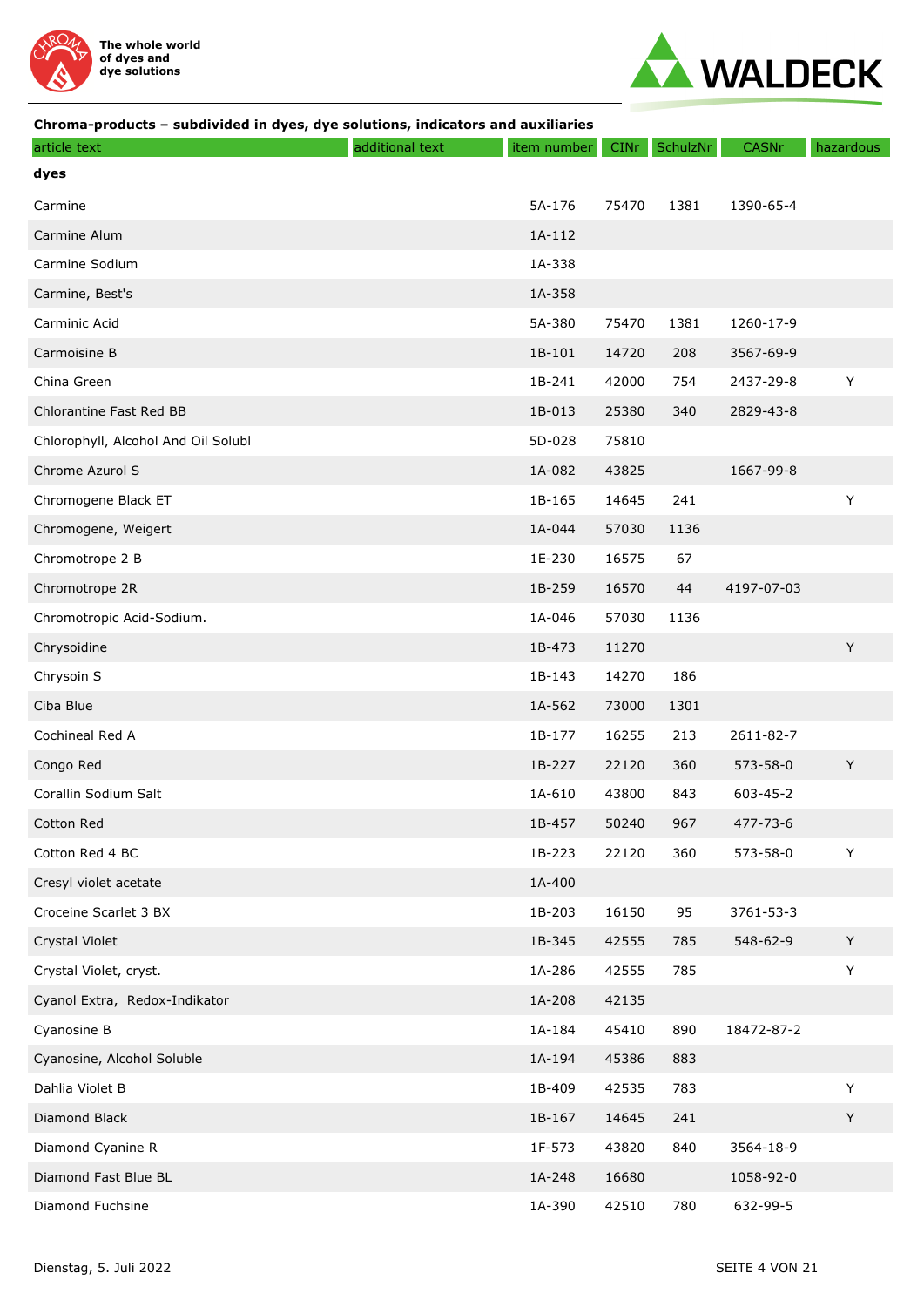



| article text                        | additional text | item number | <b>CINr</b> | SchulzNr | <b>CASNr</b>   | hazardous |
|-------------------------------------|-----------------|-------------|-------------|----------|----------------|-----------|
| dyes                                |                 |             |             |          |                |           |
| Diamond Green B                     |                 | 1B-243      | 42000       | 754      | 2437-29-8      | Y         |
| Diamond Green G                     |                 | 1B-287      | 42040       | 760      | 633-03-4       | Y         |
| Diamond Pure Blue B                 |                 | 1A-084      | 43825       |          | 1667-99-8      |           |
| Diphenyl Brilliant Blue FF          |                 | 1E-224      | 24410       | 510      | 2610-05-1      |           |
| Diphenyl Fast Red 5 BL              |                 | 1B-267      | 28160       | 566      |                |           |
| Disulphine Blue VN                  |                 | 1B-447      | 42045       | 769      |                |           |
| Eosin, Alcohol and Water Soluble    |                 | 1B-423      | 45380       | 881      | 17372-87-1     |           |
| Eosine AG                           |                 | 1B-419      | 45380       | 881      | 17372-87-1     |           |
| Eosine B                            |                 | 1B-403      | 45400       |          | $548 - 24 - 3$ |           |
| Eosine BA                           |                 | 1B-421      | 45380       | 881      | 17372-87-1     |           |
| Eosine Water Soluble                |                 | 1A-186      | 45410       | 890      | 18472-87-2     |           |
| Eosine Yellowish                    |                 | 1B-425      | 45380       | 881      | 17372-87-1     |           |
| Eosine, Pure                        |                 | 1B-427      | 45380       | 881      | 17372-87-1     |           |
| Eosine, Spirit Soluble              |                 | 1A-196      | 45386       | 883      |                |           |
| Eosine-Methyle Blue, Unna           |                 | 1A-114      |             |          |                |           |
| Eosine-Methylene Blue, Jenner       |                 | 1A-170      |             |          |                |           |
| Eosine-Methylene Blue, Leishman     |                 | 1A-322      |             |          |                |           |
| Eosine-Methylene Blue, May-Grünwald |                 | 1A-172      |             |          |                |           |
| Eosine-Methylene Blue, Wright       |                 | 1A-324      |             |          |                |           |
| Eosine-Scarlet                      |                 | 1B-405      | 45400       |          | 548-24-3       |           |
| Eppendorf stain                     |                 | 1A-651      |             |          |                | Y         |
| Erio Green B                        |                 | 1F-525      | 44025       | 777      | 12768-78-4     |           |
| Eriochrome Black T                  |                 | 1B-169      | 14645       | 241      |                | Y         |
| Eriochrome Blue Black B             |                 | 1F-559      | 14640       |          | 3564-14-5      |           |
| Eriochrome Blue SE                  |                 | 1A-250      | 16680       |          | 1058-92-0      |           |
| Eriochrome Cyanine R                |                 | 1F-575      | 43820       | 840      | 3564-18-9      |           |
| Erioglaucine A                      |                 | 1F-589      | 42090       | 770      | 3844-45-9      |           |
| Erioglaucine FFX                    |                 | 1A-210      | 42135       |          |                |           |
| Erythrosine Bluish                  |                 | 1B-255      | 45430       | 887      |                |           |
| Erythrosine Yellowish               |                 | 1A-336      | 45425       | 886      |                |           |
| Ethyl Eosine                        |                 | 1A-192      | 45386       | 883      |                |           |
| Ethyl Green                         |                 | 1B-281      | 42040       | 760      | 633-03-4       | Y         |
| Ethyl Violet                        |                 | 1B-337      | 42600       |          | 2390-59-2      |           |
| Euchrysine 3 RX                     |                 | 1B-309      | 46005       |          | 10127-02-3     |           |
| Evans Blue                          |                 | 1A-222      |             |          |                |           |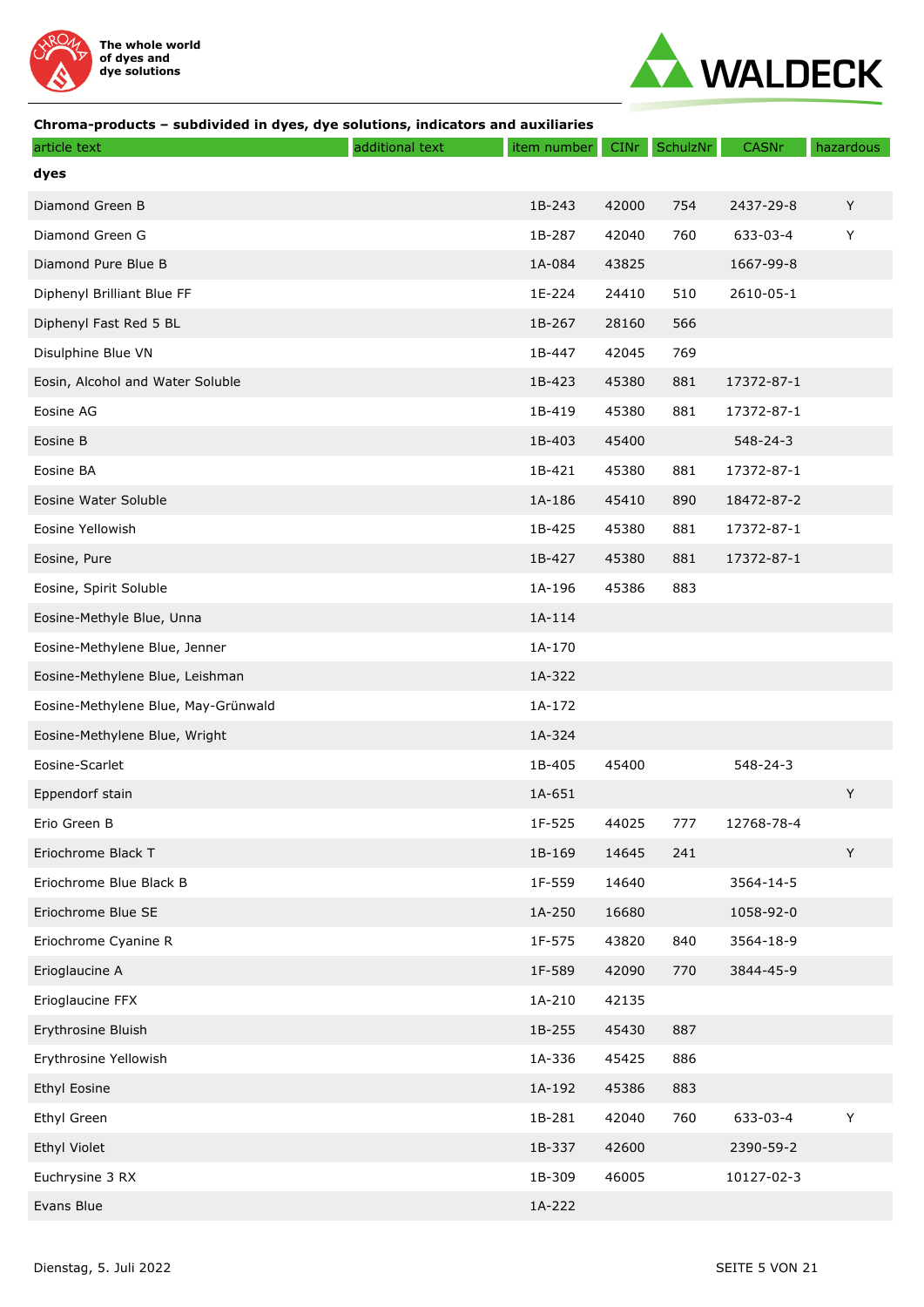



| article text                     | additional text | item number | <b>CINr</b> | SchulzNr | <b>CASNr</b> | hazardous   |
|----------------------------------|-----------------|-------------|-------------|----------|--------------|-------------|
| dyes                             |                 |             |             |          |              |             |
| Fast Blue Bb Salt                |                 | 1A-140      | 37175       |          |              |             |
| Fast Green BBL                   |                 | 1B-383      | 10020       | 5        | 19381-50-1   |             |
| Fast Green FCF, Pure             |                 | 1A-304      | 42053       |          |              |             |
| Fast Green O                     |                 | 1B-245      | 42000       | 754      | 2437-29-8    | Y           |
| Fast Yellow O                    |                 | 1A-570      | 13015       | 172      |              |             |
| Fat Black HB                     |                 | 1A-428      | 26150       |          | 4197-25-5    |             |
| Fat Ponceau R                    |                 | 1A-256      | 26105       | 541      | 85-83-6      |             |
| Fat Red 7B                       |                 | 1A-272      | 26050       |          | 6368-72-5    |             |
| Fat Red A                        |                 | 1B-365      | 45170       | 864      | 81-88-9      |             |
| Fat Red G                        |                 | 1F-531      | 12150       | 149      | 1229-55-6    |             |
| Field's Stain A                  |                 | 1A-639      |             |          |              |             |
| Field's Stain B                  |                 | 1A-640      |             |          |              |             |
| Fluoresceine                     |                 | 1A-198      | 45350       |          | 2321-07-5    |             |
| Fluoresceine Sodium Salt         |                 | 1B-313      | 45350       | 880      | 518-47-8     |             |
| Fuchsine Basic                   |                 | 1A-308      | 42510       | 780      | 632-99-5     |             |
| Fuchsine For Bacilli             |                 | 1B-465      | 42520       | 782      | 3248-91-7    |             |
| Fuchsine S, Acid Fuchsine O      |                 | 1B-525      | 42685       | 800      | 3244-88-0    |             |
| Fuchsine S, Acid Fuchsine O      |                 | 1B-525      | 42685       | 800      |              |             |
| Fuchsine S-Methylene Blue        |                 | 1A-512      |             |          |              |             |
| Fuchsine-Ponceau, Masson         |                 | 1A-350      |             |          |              |             |
| Gallocyanine                     |                 | 1A-204      | 51030       | 998      | 1562-85-2    |             |
| Gentian Violet, Pyoktanin Cörlum |                 | 1B-411      | 42535       | 783      |              | Y           |
| Gentian Violet-orange            |                 | 1F-269      |             |          |              | $\mathsf Y$ |
| Giemsa's Stain, Azure Mixture    |                 | 1A-174      |             |          | 51811-82-6   |             |
| Golden orange                    |                 | 1A-144      | 13025       | 176      | 547-58-0     | $\mathsf Y$ |
| Golden Orange GN                 |                 | 1B-217      | 16230       | 39       | 1936-15-8    |             |
| Helianthine o                    |                 | 1A-146      | 13025       | 176      | 1058-92-0    | $\sf Y$     |
| Heliogen Blue B                  |                 | 1F-147      | 74160       |          | 147-14-8     |             |
| Hemalum, Acid, Mayer             |                 | 1A-528      |             |          |              |             |
| Hemalum, Mayer                   |                 | 1A-552      |             |          |              |             |
| Hemateine, Pure.                 |                 | 5A-118      | 75290       | 1376     |              |             |
| Hematoxylin Ehrlich              |                 | 1A-508      |             |          |              |             |
| Hematoxylin Harris               |                 | 1A-364      |             |          |              |             |
| Hematoxylin, Boehmer             |                 | 1A-498      |             |          |              |             |
| Hematoxylin, Delafield           |                 | 1A-368      |             |          |              |             |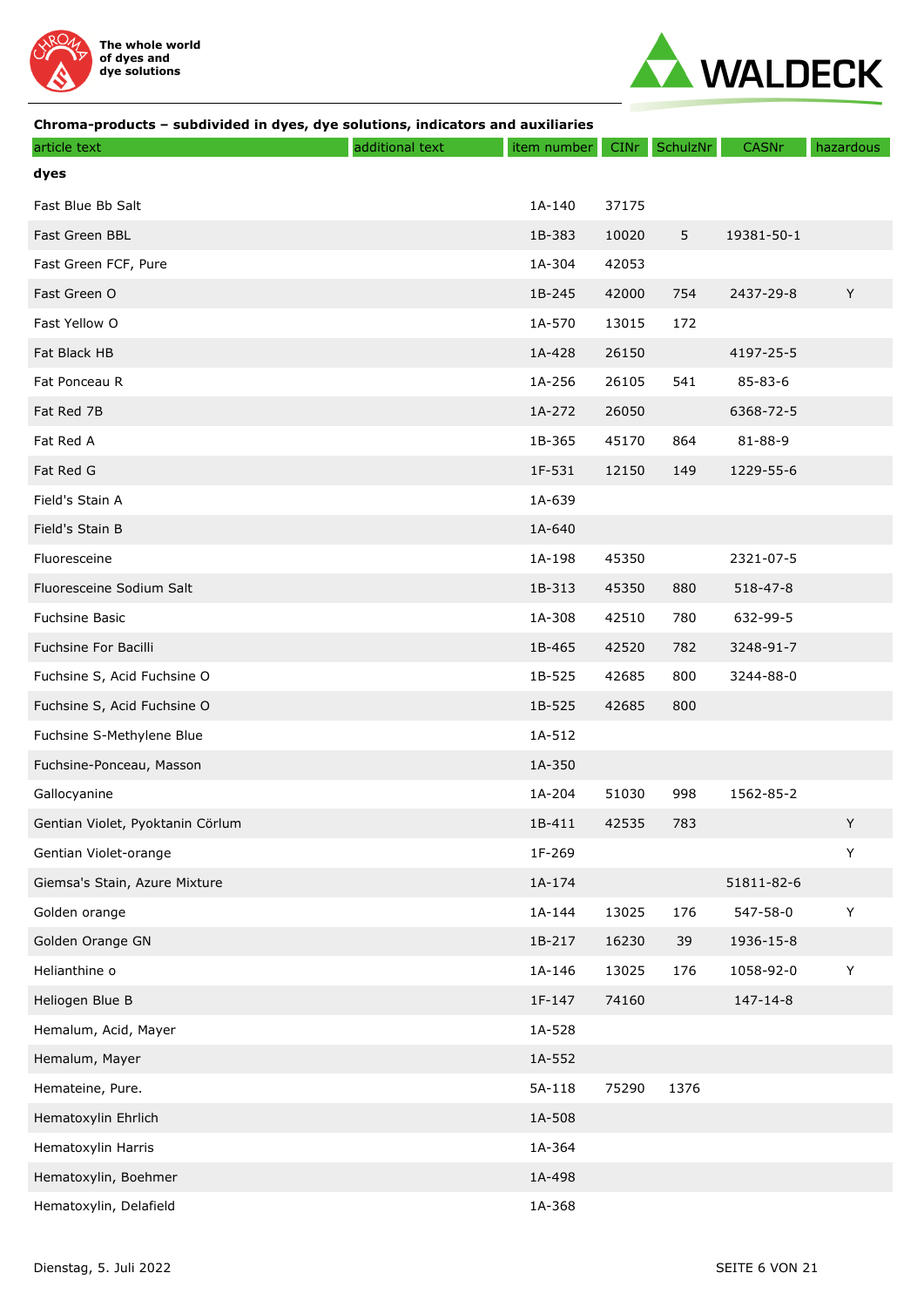



| article text                        | additional text | item number | CINr  | SchulzNr | CASNr          | hazardous |
|-------------------------------------|-----------------|-------------|-------|----------|----------------|-----------|
| dyes                                |                 |             |       |          |                |           |
| Hematoxylin, Pure                   |                 | 5B-535      | 75290 | 1376     | $517 - 28 - 2$ |           |
| Hematoxyline, Dark                  |                 | 5A-168      |       |          |                |           |
| Hematoxyline-Eosine                 |                 | 1A-574      |       |          |                |           |
| Hexa Methyl Violet, Methyl Violet 6 |                 | 1B-347      | 42555 | 785      | 548-62-9       | Y         |
| Hofmann's Violet                    |                 | 1B-413      | 42535 | 783      |                | Y         |
| Indigo Carmine Ia                   |                 | 1A-160      | 73015 | 1309     | 860-22-0       |           |
| Indigo, Synthetic                   |                 | 1A-564      | 73000 | 1301     |                |           |
| Indigocarmine Ia Extra Pure         |                 | 1A-162      | 73015 | 1309     | 860-22-0       |           |
| Indigotine I                        |                 | 1A-164      | 73015 | 1309     | $860 - 22 - 0$ |           |
| Induline Scarlet                    |                 | 1B-461      | 50240 |          | 477-73-6       |           |
| Ingrain Blue 1                      |                 | 1A-288      | 74240 |          |                |           |
| Jodine Eosine                       |                 | 1B-257      | 45430 | 887      |                |           |
| Kiton Blue A                        |                 | 1F-591      | 42090 | 770      |                |           |
| Kiton Blue A                        |                 | 1F-591      | 42090 | 770      | 3844-45-9      |           |
| Kiton Green V                       |                 | 1F-527      | 44025 | 777      | 12768-78-4     |           |
| Kiton Pure Blue V                   |                 | 1B-449      | 42045 | 769      |                |           |
| Kiton Rubine S                      |                 | 1B-237      | 16185 | 212      |                |           |
| Kosmos Green                        |                 | 1B-247      | 42000 | 754      | 2437-29-8      | Y         |
| Levanol Fast Cyanine 5 RN           |                 | 1E-232      | 26400 | 552      | 3529-01-9      |           |
| Light Green SF Yellowish            |                 | 1B-211      | 42095 | 765      | 5141-20-8      |           |
| Lissamine Green BN                  |                 | 1B-199      | 44090 | 836      | 3087-16-9      |           |
| Lissamine Green SF                  |                 | 1B-213      | 42095 | 765      | 5141-20-8      |           |
| Lissamine Green V                   |                 | 1F-529      | 44025 | 777      | 12768-78-4     |           |
| Lissamine Rhodamine B               |                 | 1A-002      | 45100 | 863      | 3520-42-1      |           |
| Litmus, Indicator                   |                 | 1A-016      |       |          |                |           |
| Magdala Red                         |                 | 1A-188      | 45410 |          | 18472-87-2     |           |
| Magenta Red                         |                 | 1A-392      | 42510 | 780      | 632-99-5       |           |
| Malachite Green G                   |                 | 1B-289      | 42040 | 760      | 633-03-4       | Y         |
| Malachite Green, Oxalat             |                 | 1B-249      | 42000 | 754      | 2437-29-8      | Y         |
| Mandarin G                          |                 | 1B-373      | 15510 | 189      | 633-96-5       |           |
| <b>Martius Yellow</b>               |                 | 1B-351      | 10315 |          | 605-69-6       |           |
| Meldola Blue R                      |                 | 1E-252      | 51175 | 1025     | 7057-57-0      |           |
| <b>Metanil Yellow</b>               |                 | 1B-317      | 13065 | 169      |                |           |
| Metanilyellow, Indicator            |                 | 1B-319      |       |          |                |           |
| Methyl Blue N                       |                 | 1A-240      | 42780 | 814      | 28983-56-4     |           |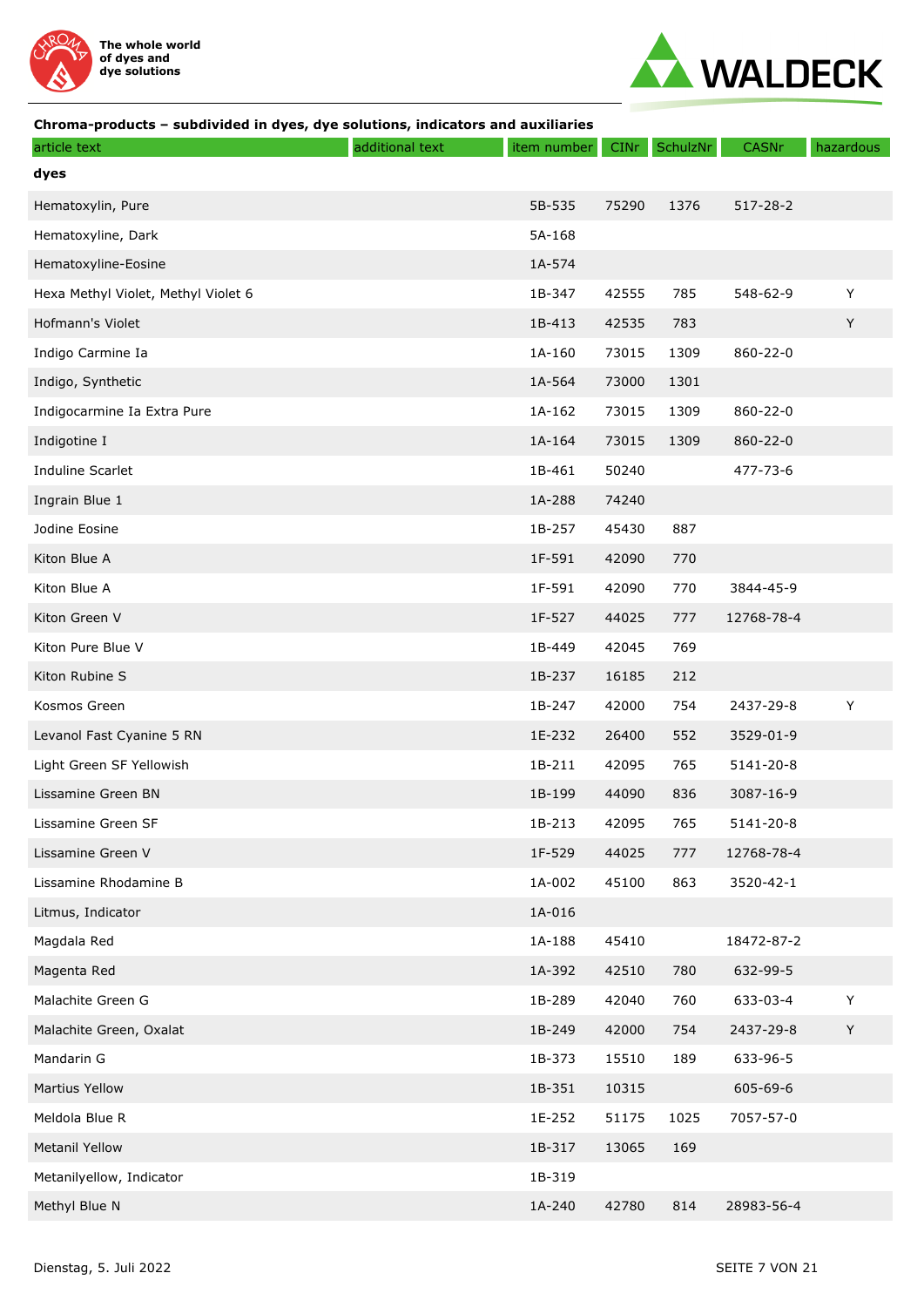



| article text                        | additional text | item number | <b>CINr</b> | SchulzNr | CASNr         | hazardous |
|-------------------------------------|-----------------|-------------|-------------|----------|---------------|-----------|
| dyes                                |                 |             |             |          |               |           |
| Methyl Blue, cryst.                 |                 | 1A-241      | 42780       | 815      | 28983-56-4    |           |
| Methyl Green-Fuchsine               |                 | 1F-241      |             |          |               |           |
| Methyl Orange Indicator             |                 | 1A-148      | 13025       | 176      | 547-58-0      | Υ         |
| Methyl orange-Xylene Cyanol         |                 | 1A-092      |             |          |               | Y         |
| Methyl Purple                       |                 | 1B-105      | 18050       | 40       | 3734-67-6     |           |
| Methyl Violet 10 B                  |                 | 1B-349      | 42555       | 785      | 548-62-9      | Y         |
| Methyl Violet B                     |                 | 1B-415      | 42535       | 783      |               | Y         |
| Methyl Violet BB                    |                 | 1B-417      | 42535       | 783      |               | Y         |
| Methyle Green                       |                 | 1A-292      | 42590       |          | 7114-03-06    | Y         |
| Methylene Blue BB                   |                 | 1E-228      | 52015       | 1038     |               |           |
| Methylene Blue, Alkali Loeffler     |                 | 1A-158      |             |          |               |           |
| Methylene Blue, Ehrlich             |                 | 1B-431      | 52015       | 1038     | $61 - 73 - 4$ |           |
| Methylene Blue, Koch                |                 | 1B-433      | 52015       | 1038     | $61 - 73 - 4$ |           |
| Methylene Blue, Polychrome, Unna    |                 | 1A-554      |             |          | 1310-58-3     |           |
| Methylene Blue, Puriss.             |                 | 1B-429      | 52015       | 1038     | $61 - 73 - 4$ |           |
| Mountain Blue                       |                 | 1G-109      | 77420       | 1437     |               |           |
| Naphthol Blue Black                 |                 | 1A-592      | 20470       | 299      | 1064-48-8     |           |
| Naphthol Green B                    |                 | 1B-385      | 10020       | 5        | 19381-50-1    |           |
| Naphthol Red S                      |                 | 1B-239      | 16185       | 212      |               |           |
| Naphthol Yellow S                   |                 | 1B-353      | 10316       |          |               |           |
| New Blue R                          |                 | 1E-254      | 51175       | 1025     | 7057-57-0     |           |
| <b>New Coccine</b>                  |                 | 1B-179      | 16255       | 213      | 2611-82-7     |           |
| New Fuchsine                        |                 | 1B-467      | 42520       | 782      | 3248-91-7     |           |
| New Methylene Blue N                |                 | 1E-240      | 52030       | 1043     | 6586-05-6     |           |
| New Yellow RS                       |                 | 1B-219      | 16230       | 39       | 1936-15-8     |           |
| Night Blue                          |                 | 1B-391      | 44045       | 822      |               |           |
| Nigrosine B                         |                 | 1B-159      | 50420       | 986      |               |           |
| Nigrosine, Alcohol Soluble          |                 | 1F-557      | 50415       | 985      | 11099-03-9    |           |
| Nigrosine, Water Soluble            |                 | 1B-161      | 50420       | 986      |               |           |
| Nile Blue Sulphate                  |                 | 1A-316      | 51180       | 1029     |               |           |
| Nitrazine Yellow                    |                 | 4A-014      | 14890       |          | 5423-07-4     |           |
| Nuclear Fast Red                    |                 | 1A-402      | 60760       |          | 6409-77-4     |           |
| Nuclear Fast Red-Aluminium Sulphate |                 | 1A-466      |             |          |               |           |
| Nuclear Fast Rubine                 |                 | 1A-268      | 18134       |          |               |           |
| Oil Blue N                          |                 | 1A-232      | 61520       |          | 6408-50-0     |           |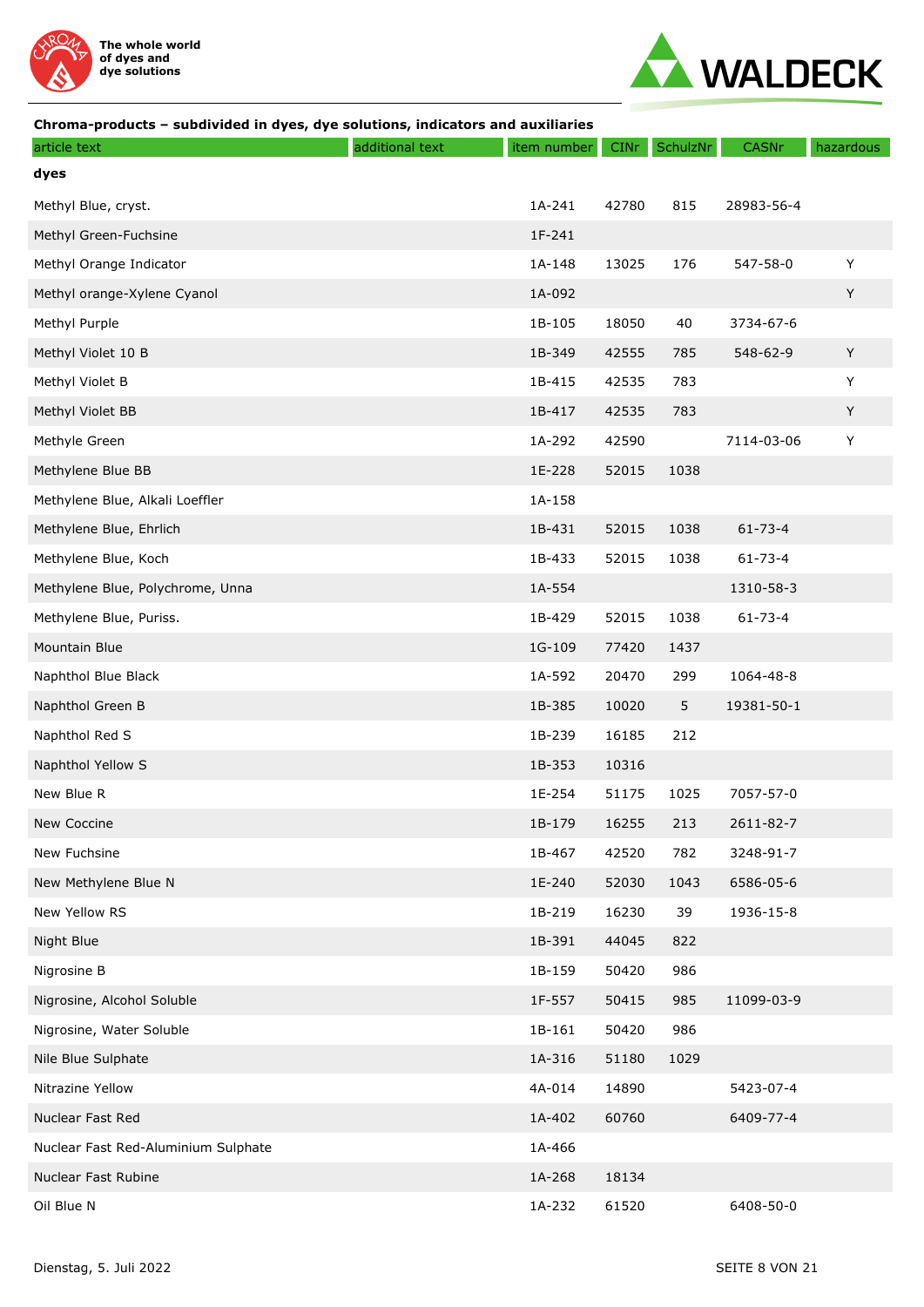



| article text                        | additional text | item number | CINr  | SchulzNr | CASNr         | hazardous   |
|-------------------------------------|-----------------|-------------|-------|----------|---------------|-------------|
| dyes                                |                 |             |       |          |               |             |
| Oil Red 4B                          |                 | 1A-258      | 26105 | 541      | $85 - 83 - 6$ |             |
| Oil Red 7B                          |                 | 1A-274      | 26050 |          |               |             |
| Oil Red O                           |                 | 1E-242      | 26125 |          | 1320-06-5     |             |
| Oracet Blue                         |                 | 1A-234      | 61520 |          | 6408-50-0     |             |
| Orange G                            |                 | 1B-221      | 16230 | 39       | 1936-15-8     |             |
| Orange II                           |                 | 1B-377      | 15510 | 189      | 633-96-5      |             |
| Orange III                          |                 | 1A-150      | 13025 | 176      | 547-58-0      | $\mathsf Y$ |
| Orange IV                           |                 | 1A-224      | 13080 | 179      |               |             |
| Orange Yellow S                     |                 | 1B-019      | 15985 |          | 2783-94-0     |             |
| Orceine, Pure Synth.                |                 | 5A-238      |       |          | 1400-62-0     |             |
| Papanicolaou Stain Ea 31, Polychrom |                 | 1A-344      |       |          |               |             |
| Papanicolaou Stain Ea 36, Polychrom |                 | 1A-124      |       |          | 12501-23-4    |             |
| Papanicolaou Stain Ea 50, Polychrom |                 | 1A-126      |       |          |               |             |
| Papanicolaou Stain Ea 65, Polychrom |                 | 1A-346      |       |          | 12501-23-4    |             |
| Papanicolaou's Orange OG 6          |                 | 1A-356      |       |          |               | Y           |
| Patent Blue A                       |                 | 1B-543      | 42080 | 771      |               |             |
| Patent Blue AE                      |                 | 1F-593      | 42090 | 770      | 3844-45-9     |             |
| Patent Blue V                       |                 | 1B-550      | 42051 |          | 3536-49-0     |             |
| Patent Blue VF                      |                 | 1B-451      | 42045 | 769      | 129-17-9      |             |
| Phloxine B                          |                 | 1A-190      | 45410 | 890      | 18472-87-2    |             |
| Pianese Stain                       |                 | 1A-520      |       |          |               | Y           |
| Ponceau 2R                          |                 | 1B-205      | 16150 | 95       | 3761-53-3     |             |
| Ponceau 4R                          |                 | 1B-181      | 16255 | 213      | 2611-82-7     |             |
| Ponceau S, Extra                    |                 | 1A-490      | 27195 | 573      | 6226-79-5     |             |
| Pontacyl Blue Black SX              |                 | 1A-596      | 20470 | 299      | 1064-48-8     |             |
| Pontacyl Brilliant Blue A           |                 | 1B-545      | 42080 | 771      |               |             |
| Pontacyl Carmine 2G                 |                 | 1B-107      | 18050 | 40       | 3734-67-6     |             |
| P-Rosaniline-HCl, Para Magenta      |                 | 1B-297      | 42500 | 779      | 569-61-9      |             |
| Purpurine                           |                 | 1E-258      | 58205 |          | $81 - 54 - 9$ |             |
| Pyranin                             |                 | 1A-644      |       |          |               |             |
| Quinaldine Yellow                   |                 | 1B-139      | 47005 | 918      | 8004-92-0     |             |
| Quinoline Yellow, Water Soluble     |                 | 1B-141      | 47005 | 918      | 8004-92-0     |             |
| Resorcin Fuchsin, Weigert           |                 | 1A-294      |       |          |               | Y           |
| Rhodamine 6 GO                      |                 | 1B-399      | 45160 | 866      | 989-38-8      |             |
| Rhodamine B                         |                 | 1B-367      | 45170 | 864      | 81-88-9       |             |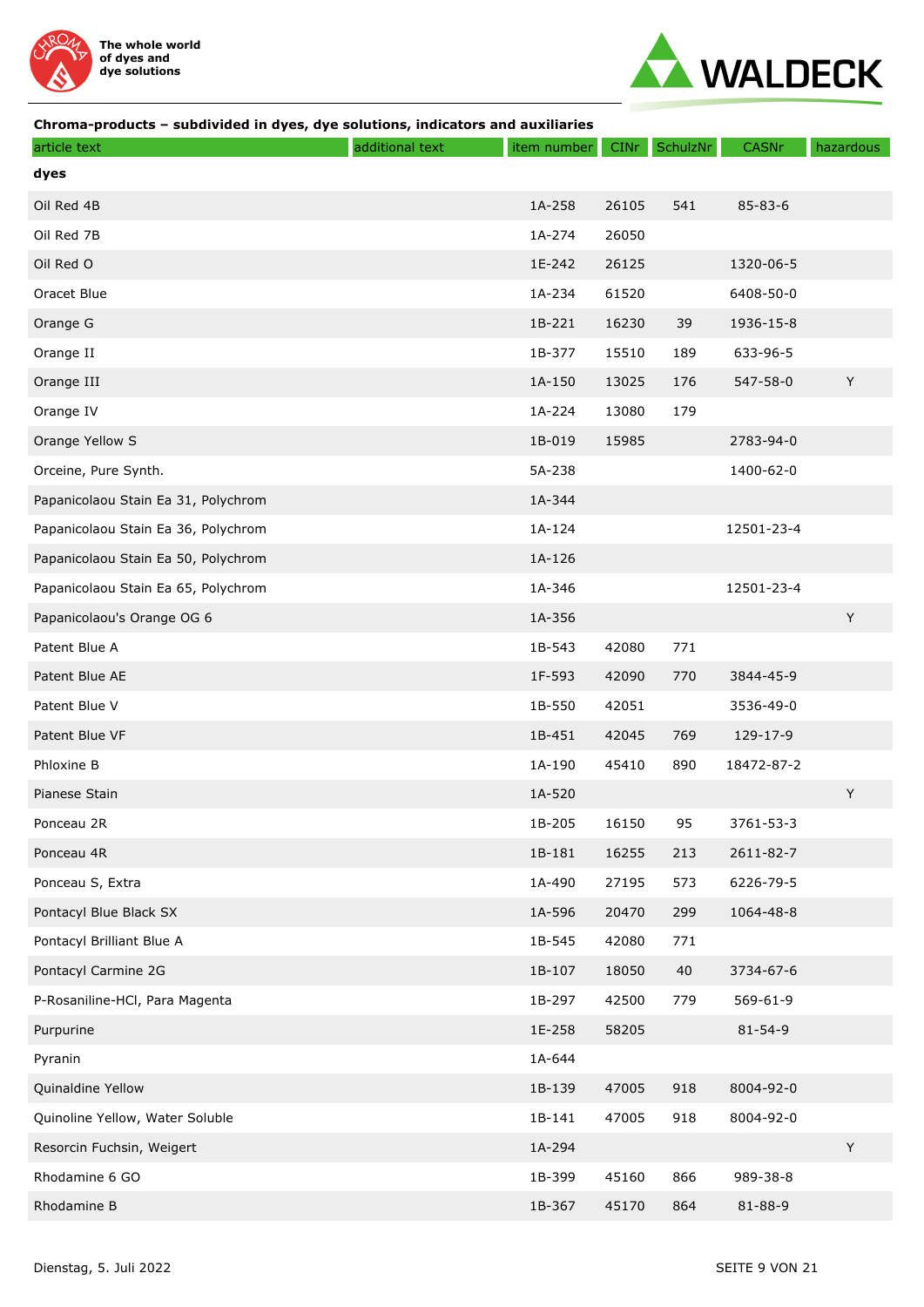



| article text               | additional text | item number | <b>CINr</b> | SchulzNr | CASNr          | hazardous |
|----------------------------|-----------------|-------------|-------------|----------|----------------|-----------|
| dyes                       |                 |             |             |          |                |           |
| Rhoduline Orange           |                 | 1B-311      | 46005       | 902      | 10127-02-3     |           |
| Rhoduline Yellow 5G        |                 | 1A-410      | 49005       | 934      | 2390-54-7      |           |
| Rosazeine B                |                 | 1B-369      | 45170       | 864      | 81-88-9        |           |
| Rose Bengale               |                 | 1A-182      | 45440       | 891      | 632-69-9       |           |
| Rosolic Acid               |                 | 4A-104      | 43800       | 843      | 603-45-2       |           |
| Rubine S                   |                 | 1B-527      | 42685       | 800      | 3244-88-0      |           |
| Ruthenium Red              |                 | 3F-153      | 77800       |          |                |           |
| Ruthenium Red              |                 | 3F-153      |             |          | 77800          |           |
| Saffron                    |                 | 5A-394      | 75100       | 1388     |                |           |
| Safranilin                 |                 | 1B-371      | 45170       | 864      | 81-88-9        |           |
| Safranine HMN Alc. Soluble |                 | 1B-477      | 50210       | 964      | 61143-09-7     |           |
| Safranine O                |                 | 1B-463      | 50240       | 967      | $477 - 73 - 6$ |           |
| Safranine Pure             |                 | 1B-479      | 50210       |          | 61143-09-7     |           |
| Scarlet R, med.            |                 | 1A-260      | 26105       | 541      | 85-83-6        |           |
| Shorr S 3-Stain            |                 | 1A-270      |             |          |                | Υ         |
| Sirius Red 4B              |                 | 1B-269      | 28160       | 566      |                |           |
| Sirius Red F3BA            |                 | 1A-280      | 35780       |          | 2610-10-8      |           |
| Sirius Supra Blue BRR      |                 | 1F-367      | 34140       |          | 4399-55-7      |           |
| Sirius Supra Blue FGL-CF   |                 | 1E-218      | 23155       |          |                |           |
| Smaragd Green              |                 | 1B-291      | 42040       | 760      | 633-03-4       | Y         |
| Solid Green Crystals O     |                 | 1B-251      | 42000       | 754      | 2437-29-8      | Υ         |
| Sudan Black B              |                 | 1A-430      | 26150       |          | 4197-25-5      |           |
| Sudan Blue GN              |                 | 1A-236      | 61520       |          | 6408-50-0      |           |
| Sudan Brown B              |                 | 1A-420      | 12010       |          | 6535-42-8      |           |
| Sudan I                    |                 | 1F-363      | 12055       | 33       |                |           |
| Sudan III                  |                 | 1A-254      | 26100       | 532      |                |           |
| Sudan IV                   |                 | 1A-262      | 26105       | 541      | 85-83-6        |           |
| Sudan orange R             |                 | 1F-365      | 12055       | 33       |                |           |
| Sudan Red 7 B              |                 | 1A-276      | 26050       |          |                |           |
| Sudan Red BB               |                 | 1A-264      | 26105       | 541      | 85-83-6        |           |
| Sudan Red G                |                 | 1F-533      | 12150       | 149      | 1229-55-6      |           |
| Sudan Yellow 3G            |                 | 1A-244      | 12700       |          |                |           |
| Sulpho Orange A            |                 | 1B-379      | 15510       | 189      | 633-96-5       |           |
| Sulpho Orange RL           |                 | 1B-147      | 14270       | 186      |                |           |
| Sulpho Rhodamine B         |                 | 1A-006      | 45100       | 863      | 3520-42-1      |           |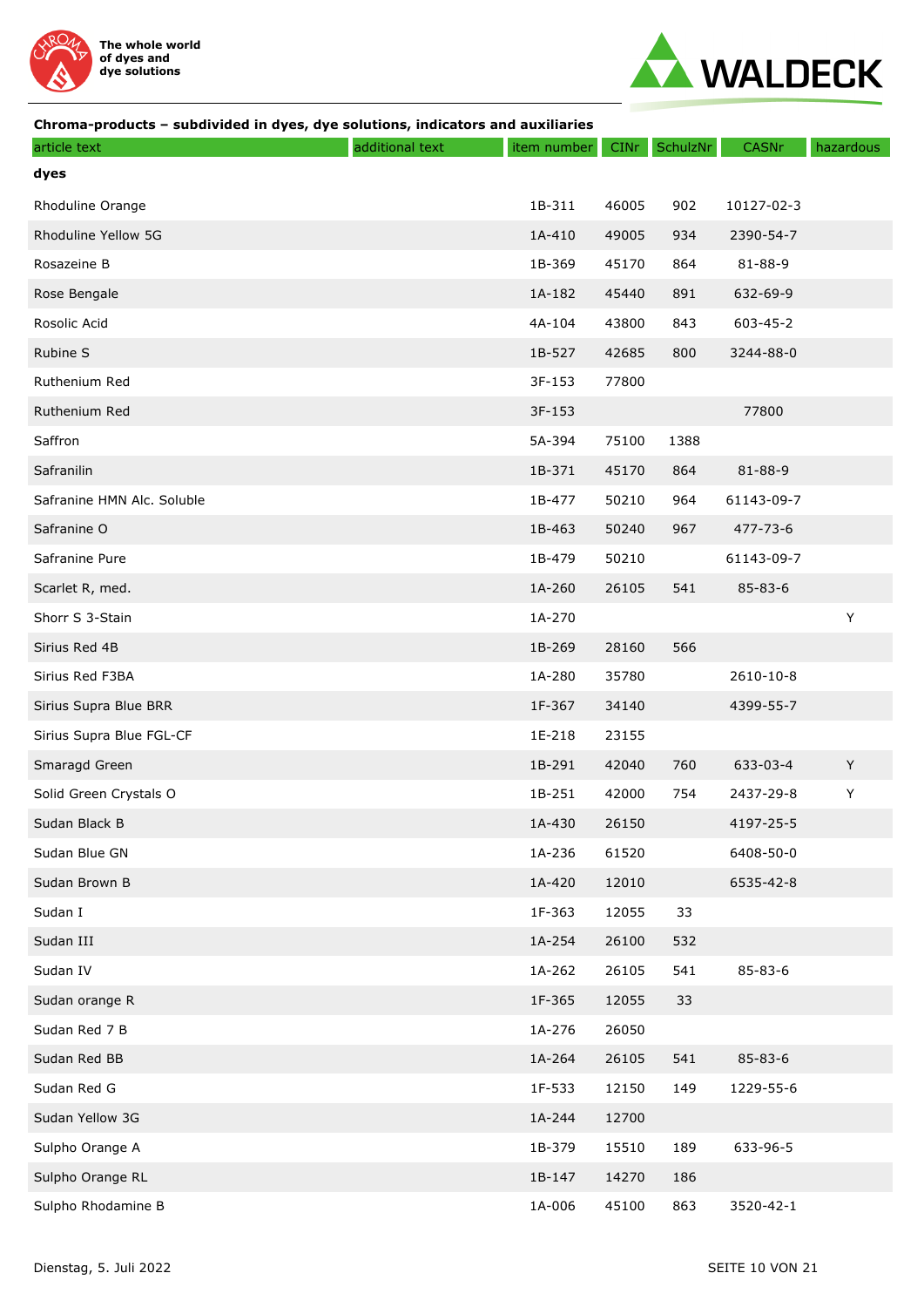



| article text                   | additional text | item number | <b>CINr</b> | SchulzNr | <b>CASNr</b>  | hazardous |
|--------------------------------|-----------------|-------------|-------------|----------|---------------|-----------|
| dyes                           |                 |             |             |          |               |           |
| Supracen Violet 3B             |                 | 1B-083      | 60730       | 1196     | 4430-18-6     |           |
| Supranol Cyanine 6B            |                 | 1E-262      | 42660       |          | 6104-59-2     |           |
| Tartrazine O                   |                 | 1B-455      | 19140       | 737      | 1934-21-0     |           |
| Thiazine Red R                 |                 | 1A-416      | 14780       | 277      | 2150-33-6     |           |
| <b>Thiazol Yellow</b>          |                 | 1A-216      | 19540       | 280      | 1829-00-1     |           |
| Thioflavine S                  |                 | 1B-265      | 49010       | 933      | 1326-12-1     |           |
| Thioflavine S                  |                 | 1B-265      | 49010       | 933      |               |           |
| Thioflavine T                  |                 | 1A-412      | 49005       | 934      | 2390-54-7     |           |
| Titan Yellow A                 |                 | 1A-218      | 19540       | 280      | 1829-00-1     |           |
| Toluidine Blue O               |                 | 1B-481      | 52040       | 1041     | $92 - 31 - 9$ |           |
| Toluylene Red                  |                 | 1B-471      | 50040       | 946      |               |           |
| Tropaeolin O                   |                 | 1B-149      | 14270       | 186      |               |           |
| Tropaeoline D                  |                 | 1A-152      | 13025       | 176      | 547-58-0      | Y         |
| Tropaeoline D                  |                 | 1A-152      | 13025       | 176      |               | Υ         |
| Tropaeoline OO                 |                 | 1A-226      | 13080       | 179      |               |           |
| Tropaeoline OOO 2              |                 | 1B-381      | 15510       | 189      | 633-96-5      |           |
| Trypan Blue BPC                |                 | 1B-187      | 23850       | 471      | $72 - 57 - 1$ |           |
| <b>Ultramarine Blue</b>        |                 | 1A-058      | 77007       | 1435     |               |           |
| Uranine                        |                 | 1B-315      | 45350       | 880      | 518-47-8      |           |
| Vesuvine BP                    |                 | 1B-263      | 21000       | 311      |               |           |
| Victoria Blue B                |                 | 1B-393      | 44045       | 822      |               |           |
| Victoria Green S               |                 | 1B-253      | 42000       | 754      | 2437-29-8     | Υ         |
| Victoria Scarlet               |                 | 1B-183      | 16255       | 213      | 2611-82-7     |           |
| Victoria Yellow                |                 | 1B-321      | 13065       | 169      |               |           |
| Water Blue 6B Extra P          |                 | 1B-529      | 42780       | 815      | 28983-56-4    |           |
| Xylene Blue AS                 |                 | 1B-547      | 42080       | 771      |               |           |
| Xylene Brilliant Cyanine G 250 |                 | 1E-270      | 42655       |          | 6104-58-1     |           |
| Xylene Cyanole FF              |                 | 1A-212      | 42135       |          |               |           |
| Xylidine Ponceau               |                 | 1B-207      | 16150       | 95       | 3761-53-3     |           |
| Xylidine Red                   |                 | 1B-209      | 16150       | 95       | 3761-53-3     |           |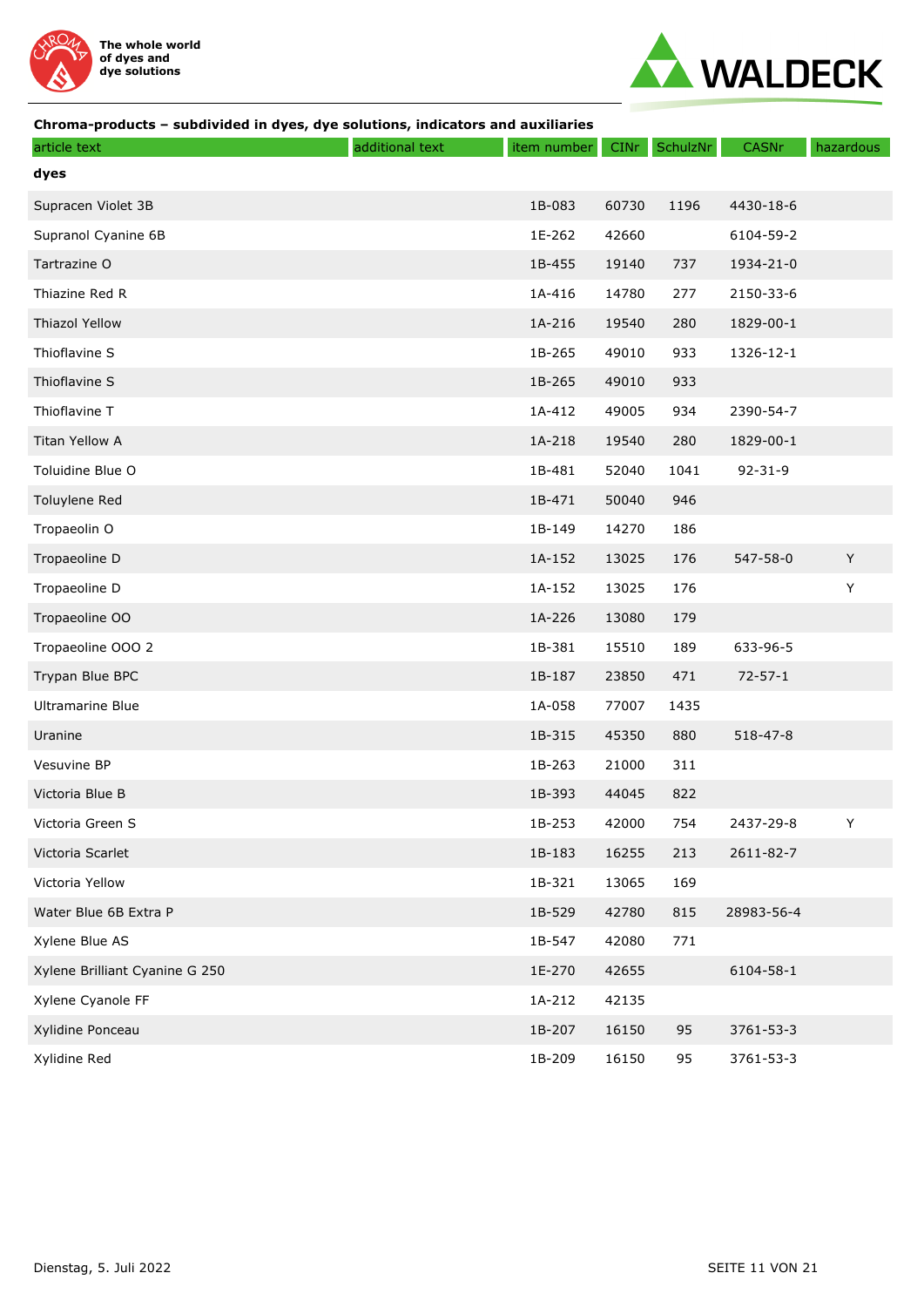



| article text                                   | additional text | item number | SchulzNr<br><b>CINr</b> | <b>CASNr</b> | hazardous |
|------------------------------------------------|-----------------|-------------|-------------------------|--------------|-----------|
| dye solutions                                  |                 |             |                         |              |           |
| Alcian Blue Solution                           |                 | 2C-005      |                         |              |           |
| Alkali Blue Conc. Alc.                         |                 | 2C-007      |                         |              | Y         |
| Aniline Blue-orange g Solution                 |                 | 2C-083      |                         |              |           |
| Aniline Orange-Blue Solution Mallory           |                 | 2C-084      |                         |              |           |
| Aniline Water-Gentian Violet                   |                 | $2C-115$    |                         |              | Y         |
| Aniline-Blue-Orange Glacial Aceti              |                 | 2C-116      |                         |              | Y         |
| Astra-Blue Solution                            |                 | 2C-276      |                         |              |           |
| Astrablue-solution 1%                          |                 | 2C-309      |                         |              |           |
| Auramine-Rhodamine-Solution                    |                 | 2C-278      |                         |              | Y         |
| Azure Eosin, Giemsa                            |                 | 2E-040      |                         |              | Y         |
| Borax Carmine, Alk.                            |                 | 2C-119      |                         |              | Y         |
| Borax Carmine, Watery                          |                 | 2C-120      |                         |              |           |
| Borax-Methylene Blue Solution                  |                 | 2C-087      |                         |              |           |
| Borax-Methylene Blue, Manson                   |                 | 2C-086      |                         |              |           |
| <b>Bouin's Solution</b>                        |                 | 2C-273      |                         |              | Υ         |
| Breed-Solution for germ counts                 |                 | 1C-339      |                         |              |           |
| <b>Brilliant Cresyl Blue Solution</b>          |                 | 2E-006      |                         |              | Y         |
| <b>Brilliant Cresyl Blue Solution</b>          |                 | 2E-004      |                         |              | Y         |
| Carbolic Gentian Violet                        |                 | 2E-028      |                         |              | Y         |
| Carbolic-Fuchsine, Ziehl-Neelsen               |                 | 2E-016      |                         |              | Y         |
| Carmalum, Mayer                                |                 | 2C-129      |                         |              |           |
| Carmine Solution, Best                         |                 | 2C-130      |                         |              |           |
| Carmine-Acetic Acid                            |                 | $2C-131$    |                         |              | Y         |
| Chrysoidine, Neisser                           |                 | 2C-132      |                         |              |           |
| <b>Colour Fixature Solution</b>                |                 | 2E-048      |                         |              | Υ         |
| Congo Red Solution (R) 0.1% aqueous solution w |                 | 3L-086      |                         |              |           |
| Congo Red, Glaser                              |                 | 2C-170      |                         |              |           |
| Congored Watery 1%                             |                 | 2C-287      |                         |              |           |
| Crystal Violet Conc. Watery Solution           |                 | 2C-172      |                         | 548-62-9     |           |
| Crystal Violet, Conc.Alk.                      |                 | $2C-171$    |                         |              | Y         |
| Crystal Violet, Neisser                        |                 | 2C-173      |                         |              |           |
| Elastin Solution                               |                 | 2C-090      |                         |              | Y         |
| Eosin Y Solution Ulm                           |                 | 2C-307      |                         |              | Y         |
| Eosin Yellowish, Conc., 1%                     |                 | 2C-284      |                         |              | Y         |
| Eosin, Conc. Alc. 2%                           |                 | 2C-139      |                         |              | Υ         |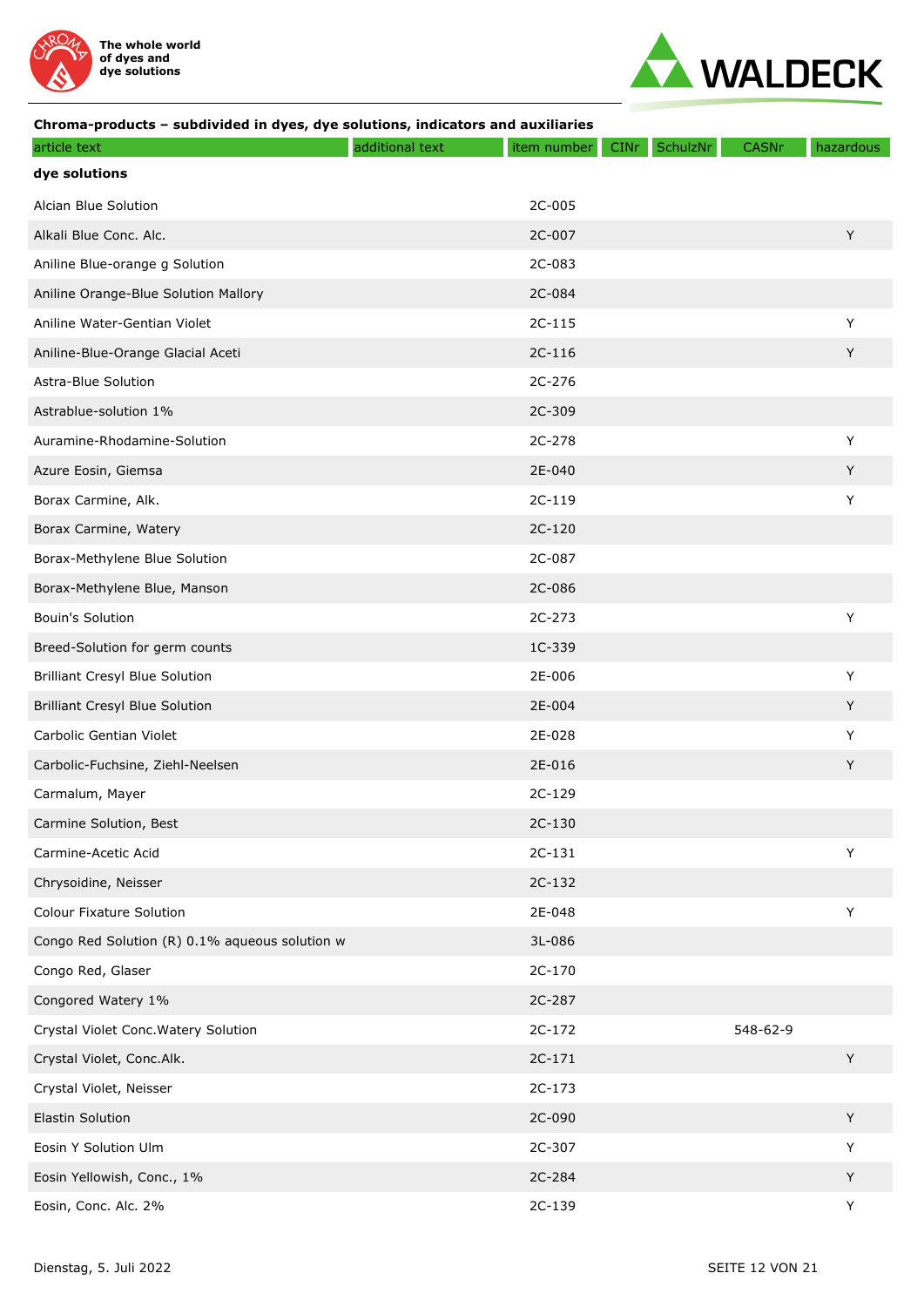



| article text                                | additional text | item number | CINT | SchulzNr | CASNr          | hazardous |
|---------------------------------------------|-----------------|-------------|------|----------|----------------|-----------|
| dye solutions                               |                 |             |      |          |                |           |
| Eosin, Conc. Watery 2%                      |                 | 2C-140      |      |          |                |           |
| Eosine-Methylene Blue, Leishman             |                 | 2E-034      |      |          |                | Y         |
| Eosin-Hematoxyline                          |                 | 2C-138      |      |          |                |           |
| Eosin-Methylene Blue Solution May-Gruenwald |                 | 2E-008      |      |          | $67 - 56 - 1$  | Y         |
| Eosin-Methylene Blue Solution, Wright       |                 | 2E-036      |      |          |                | Y         |
| Erythrosine B 0,1 % watery                  |                 | 2C-314      |      |          |                |           |
| Etzold's Dye Mixture                        |                 | 2C-275      |      |          |                |           |
| Ferric Hematoxylin Heidenhain I             |                 | 2E-022      |      |          |                |           |
| Ferric Hematoxylin Heidenhain II            |                 | 2E-024      |      |          |                |           |
| Ferric Hematoxylin Weigert A                |                 | 2E-032      |      |          |                | Y         |
| Ferric Hematoxylin Weigert B                |                 | 2E-052      |      |          |                | Y         |
| Ferric Hematoxylin Weigert C                |                 | $2C-135$    |      |          | $554 - 13 - 2$ |           |
| Field's Colour Solution A                   |                 | 2C-047      |      |          |                |           |
| Field's Colour Solution B                   |                 | 2C-048      |      |          |                |           |
| Flemming's Safranin                         |                 | 2C-144      |      |          |                | Y         |
| Fuchsine basic, saturated, alc.             |                 | 2C-265      |      |          |                | Y         |
| Fuchsine Conc. Watery                       |                 | $2C-147$    |      |          |                |           |
| Fuchsine Solution, Ethanolic                |                 | 2C-270      |      |          |                | Υ         |
| Fuchsine, Conc. Alk. 1%                     |                 | $2C-146$    |      |          |                | Y         |
| Fuchsine-Ponceau Acid                       |                 | 2C-281      |      |          |                |           |
| Fuchsine-Ponceau, Masson                    |                 | 2C-149      |      |          |                |           |
| Fuchsine-Solution, Gram                     |                 | 2C-148      |      |          |                |           |
| Gentian Violet Solution                     |                 | $2C-152$    |      |          |                |           |
| Gentian Violet Solution                     |                 | $2C-151$    |      |          |                | Y         |
| Gentian Violet Solution Flemming            |                 | $2C-142$    |      |          |                |           |
| Giemsa L                                    |                 | 2E-042      |      |          |                | Y         |
| Giemsa R                                    |                 | 2E-046      |      |          |                | Y         |
| Gill 2 Hematoxylin                          |                 | 2C-310      |      |          |                |           |
| Gill 3 Hematoxylin                          |                 | 2C-311      |      |          |                |           |
| Gram Staining Set                           |                 | 2C-327      |      |          |                | Y         |
| Greifswalder-Colour Solu.Blue               |                 | 2C-156      |      |          |                |           |
| Hemalum, Acid, Mayer                        |                 | 2E-038      |      |          |                |           |
| Hemalum, Mayer                              |                 | 2E-010      |      |          | 517            |           |
| Hemalum, Mayer                              |                 | 2E-010      |      |          |                |           |
| Hematoxilin solution Ulm                    |                 | 2C-306      |      |          |                |           |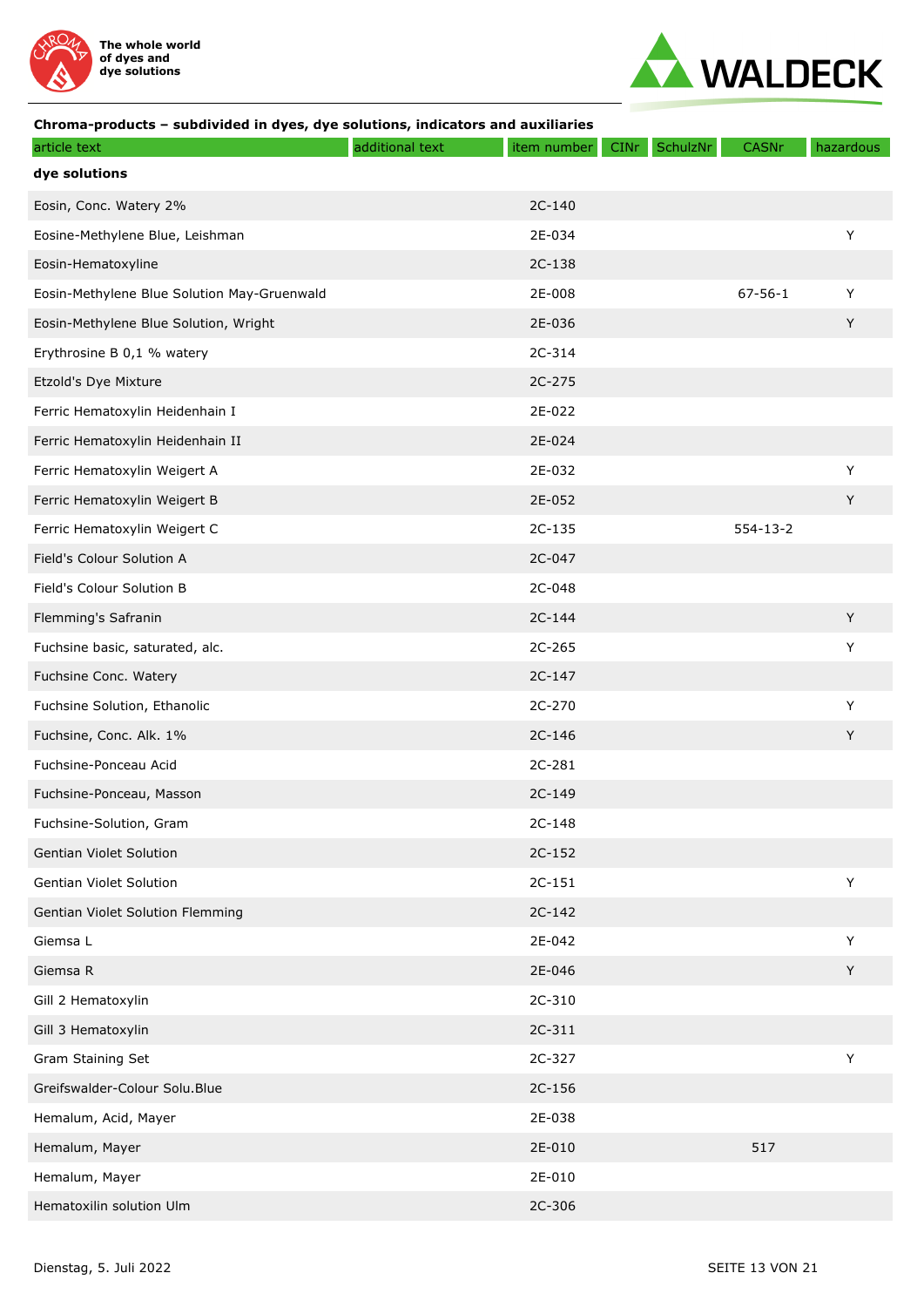



| article text                              | additional text | item number | <b>CINr</b> | SchulzNr | <b>CASNr</b> | hazardous |
|-------------------------------------------|-----------------|-------------|-------------|----------|--------------|-----------|
| dye solutions                             |                 |             |             |          |              |           |
| Hematoxylin E Harris                      |                 | 2C-165      |             |          |              |           |
| Hematoxylin, Acidic Ehrlich               |                 | $2C-163$    |             |          |              | Y         |
| Hematoxylin, Boehmer                      |                 | $2C-160$    |             |          |              |           |
| Hematoxylin, Delafield                    |                 | $2C-161$    |             |          |              |           |
| Indigo 1:40                               |                 | $2C-167$    |             |          |              |           |
| Ladewig Solution                          |                 | 2C-335      |             |          |              |           |
| Light Green SF Solution Masso             |                 | 2C-285      |             |          |              |           |
| Litmus Solution, May                      |                 | 2C-174      |             |          |              |           |
| Loeffler's Alka.Methylene Blue            |                 | 2E-014      |             |          |              | Y         |
| Malachite Green Solution, (0,1% aqueous)  |                 | 2C-263      |             |          |              |           |
| Methyl Green Acetic Acid Stras            |                 | 2C-184      |             |          |              |           |
| Methyl Violet, Conc. Watery               |                 | 2C-188      |             |          | 548-62-9     |           |
| Methylene Blue                            |                 | $2C-177$    |             |          |              |           |
| Methylene Blue                            |                 | $2C-176$    |             |          |              | Y         |
| Methylene Blue Solution                   |                 | 2C-264      |             |          |              |           |
| Methylene Blue Solution Polychrome Terry  |                 | 2C-179      |             |          |              |           |
| Methylene Blue Solution Polychrome, Unna  |                 | 2C-180      |             |          |              |           |
| Methylene Blue Ziehl-Neelsen              |                 | 2C-181      |             |          |              | Y         |
| Methyl-violet, acetic acid                |                 | 2C-011      |             |          |              |           |
| Methylviolett, Conc. Alc.                 |                 | $2C-187$    |             |          |              | Y         |
| Mucicarmine Conc. Mayer                   |                 | 2C-189      |             |          |              | Y         |
| nach Vorschrift                           |                 | 2C-279      |             |          |              |           |
| Neisser-Solution B                        |                 | 2C-191      |             |          | 10114-58-6   |           |
| Neutral Violet Unna                       |                 | 2C-072      |             |          |              |           |
| Nigrosin-Solution                         |                 | 2C-283      |             |          |              | Y         |
| Nuclear Black Solution                    |                 | 2C-169      |             |          |              | Y         |
| Nuclear-Fast Red-Alumin.Sulphate Solution |                 | 2E-012      |             |          |              |           |
| Nuclearfast Ruby Glacial Acetic Aci       |                 | $2C-104$    |             |          |              |           |
| Orange II Solution                        |                 | 2C-267      |             |          |              | Y         |
| Orange-Erythrosin                         |                 | 2C-074      |             |          |              | Y         |
| Orcein Acidic Fuchsine Solution Unna      |                 | 2C-096      |             |          |              | Y         |
| Orcein Unna neutral                       |                 | 2C-198      |             |          |              | Y         |
| Orcein Unna-Taenzer Acidic                |                 | 2C-199      |             |          |              | Y         |
| Orcein Water Blue Glacial Acetic Ac       |                 | 2C-098      |             |          |              | Y         |
| Papanicolaou Hematoxylin S                |                 | 2E-302      |             |          |              |           |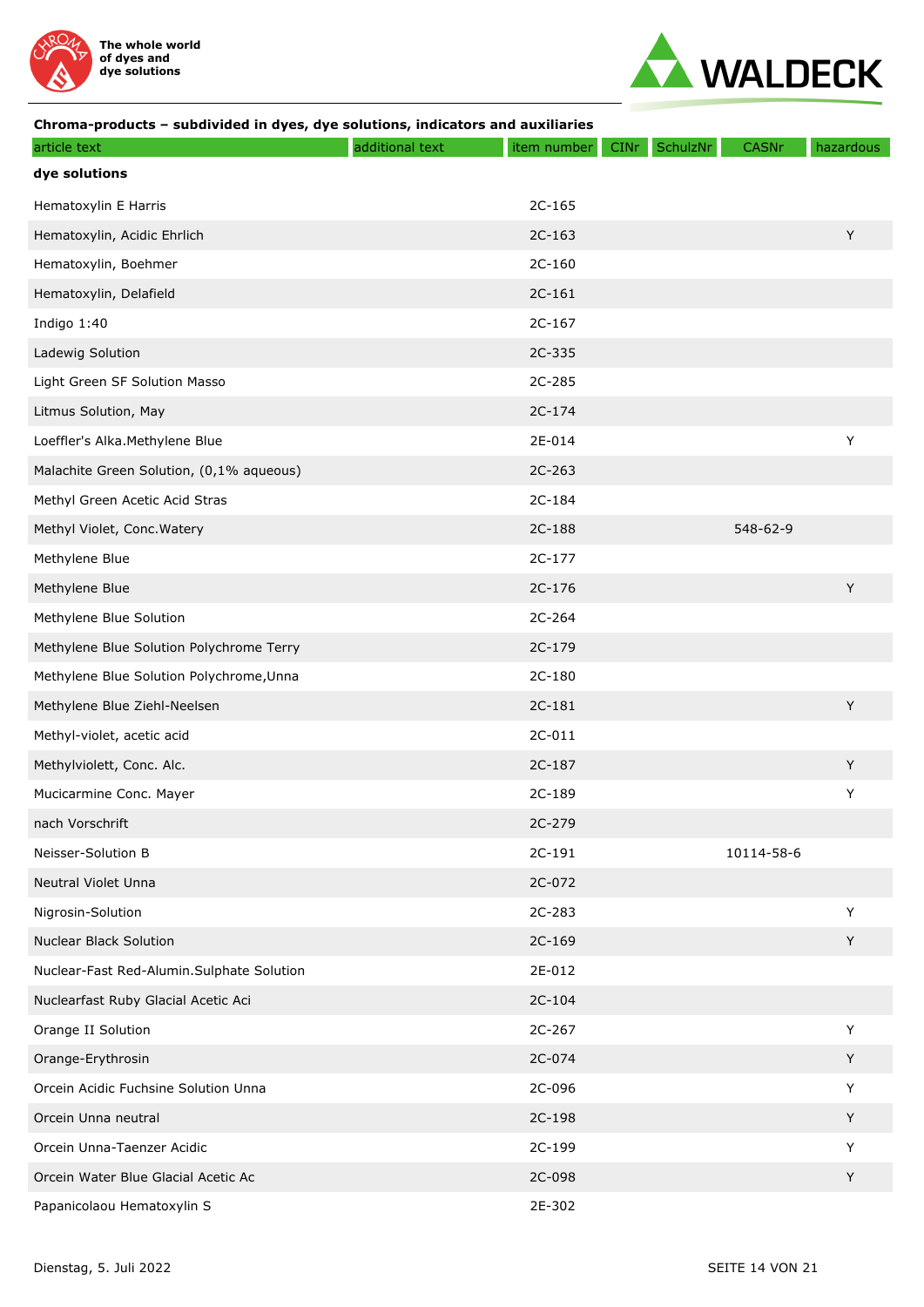



| article text                        | additional text | item number | <b>CINr</b> | SchulzNr | CASNr         | hazardous |
|-------------------------------------|-----------------|-------------|-------------|----------|---------------|-----------|
| dye solutions                       |                 |             |             |          |               |           |
| Papanicolaou Orange II Solution     |                 | 2E-306      |             |          |               | Y         |
| Papanicolaou's Colour Sol.EA31      |                 | 2E-060      |             |          |               | Y         |
| Papanicolaou's Colour Sol.Ea31      |                 | 2E-308      |             |          |               | Y         |
| Papanicolaou's Colour Sol.EA36      |                 | 2E-062      |             |          |               | Υ         |
| Papanicolaou's Colour Sol.Ea50      |                 | 2E-310      |             |          |               | Y         |
| Papanicolaou's Colour Sol.EA50      |                 | 2E-064      |             |          |               | Y         |
| Papanicolaou's Colour Sol.Ea65      |                 | 2E-314      |             |          |               | Y         |
| Papanicolaou's Colour Sol.Ea65      |                 | 2E-312      |             |          |               | Y         |
| Papanicolaou's Colour Sol.EA65      |                 | 2E-058      |             |          |               | Y         |
| Papanicolaou's Hematoxylin (Harris) |                 | 2E-300      |             |          |               |           |
| Papanicolaou's Hematoxylin (Harris) |                 | 2E-056      |             |          |               |           |
| Papanicolaou's Orange OG 6          |                 | 2E-066      |             |          |               | Υ         |
| Papanicolaou's Orange OG 6          |                 | 2E-304      |             |          |               | Y         |
| patented blue solution 1% aqueous   |                 | 2C-336      |             |          |               |           |
| Phloroglucinol Solution             |                 | 2C-300      |             |          |               | Y         |
| Pianese Stain Solution              |                 | 2C-302      |             |          |               | Υ         |
| Picro-Fuchsine, van Gieson          |                 | 2E-050      |             |          | $88 - 89 - 1$ |           |
| Picro-Indigocarmine                 |                 | 2C-210      |             |          |               | Y         |
| Picro-Indigocarmine (custom-made)   |                 | 2C-210A     |             |          |               | Y         |
| Picronitric-Aniline Blue            |                 | 2C-204      |             |          |               |           |
| Ponc.Acid Fuchs Azophl.Solut.       |                 | 2C-286      |             |          |               |           |
| <b>Rakoff Colour Solution</b>       |                 | 2E-318      |             |          |               |           |
| Resorcin-Fuchsine Solution, Weigert |                 | 2E-030      |             |          |               | Y         |
| Saffron, Alcoholic, Masson          |                 | 2C-079      |             |          |               | Y         |
| Safranin solution                   |                 | 2C-333      |             |          |               | Y         |
| Safranine Conc. Watery, 1%          |                 | $2C-106$    |             |          |               |           |
| Safranine, Conc. Alc., 1%           |                 | 2C-217      |             |          |               | Y         |
| Safranine, Olt                      |                 | 2C-103      |             |          |               | Y         |
| Samson's Solution                   |                 | 2C-268      |             |          |               | Y         |
| Scarlet Red Herxheimer              |                 | 2C-219      |             |          |               | Y         |
| Scarlet Red, Michaelis              |                 | 2C-220      |             |          |               | Y         |
| Schiff's Reagent, Graumann          |                 | 3E-144      |             |          |               |           |
| Shorr S 3 Solution                  |                 | 2E-026      |             |          |               | Y         |
| Siriusredsolution                   |                 | 2C-225      |             |          |               | Y         |
| Siriusredsolution Puchtler          |                 | 2C-225A     |             |          |               | Υ         |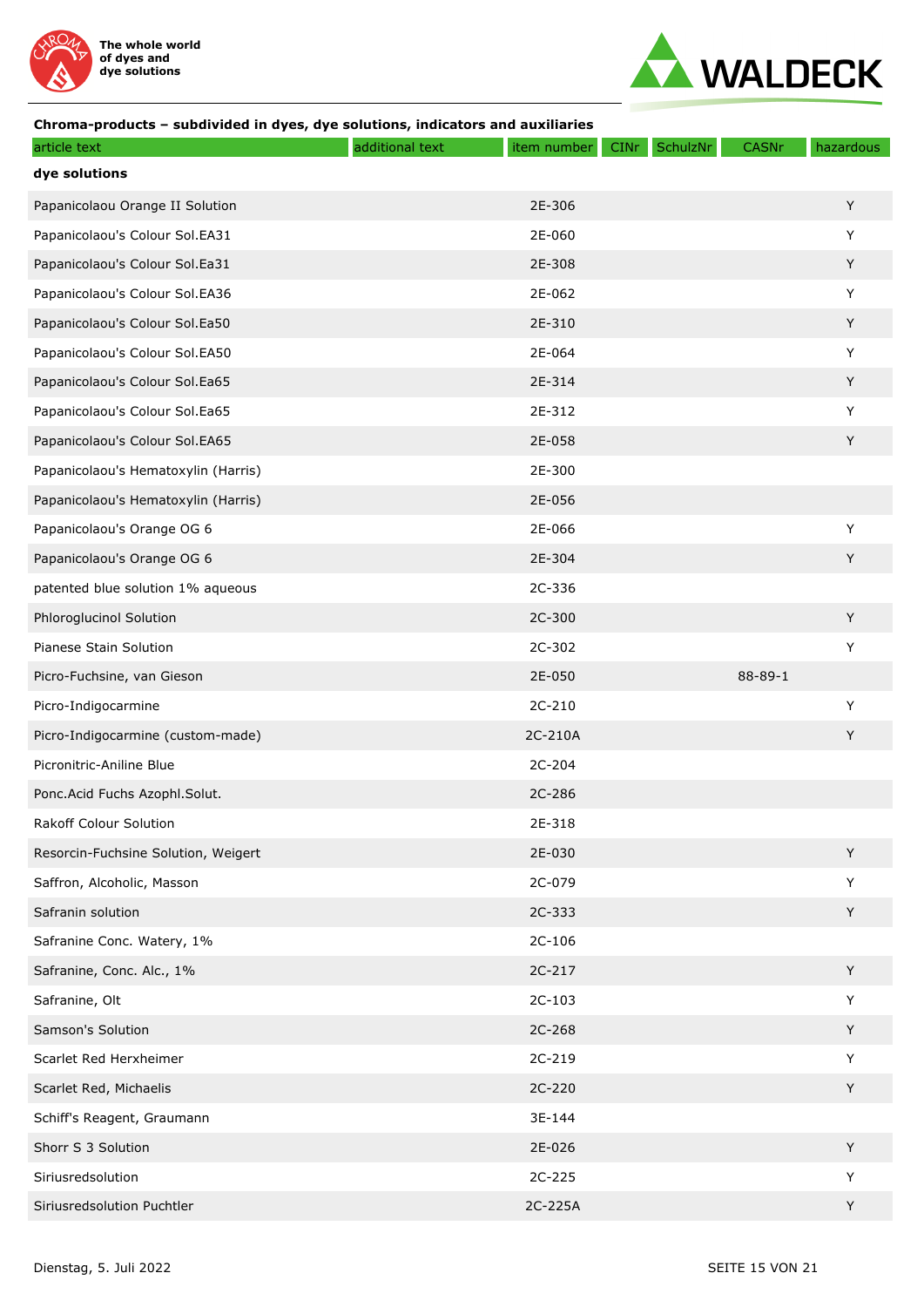



| article text                             | additional text | item number | <b>CINr</b> | SchulzNr | <b>CASNr</b> | hazardous |
|------------------------------------------|-----------------|-------------|-------------|----------|--------------|-----------|
| dye solutions                            |                 |             |             |          |              |           |
| Sternheimer Malbin I                     |                 | $2C-223$    |             |          |              | Υ         |
| Sudan III-Solution Daddi                 |                 | $2C-226$    |             |          |              | Y         |
| Sudan III-Solution, Saathoff             |                 | 2C-227      |             |          |              | Y         |
| Sudan IV-Solution                        |                 | 2C-282      |             |          |              | Y         |
| Sudanblack-Solution                      |                 | 2C-228      |             |          |              | Y         |
| Sudan-Glycerine                          |                 | $2C-105$    |             |          |              | Y         |
| Tuerk's Reagent                          |                 | 3E-070      |             |          |              |           |
| Tungstophosphoric Acid Orange G Solution |                 | 2C-280      |             |          |              |           |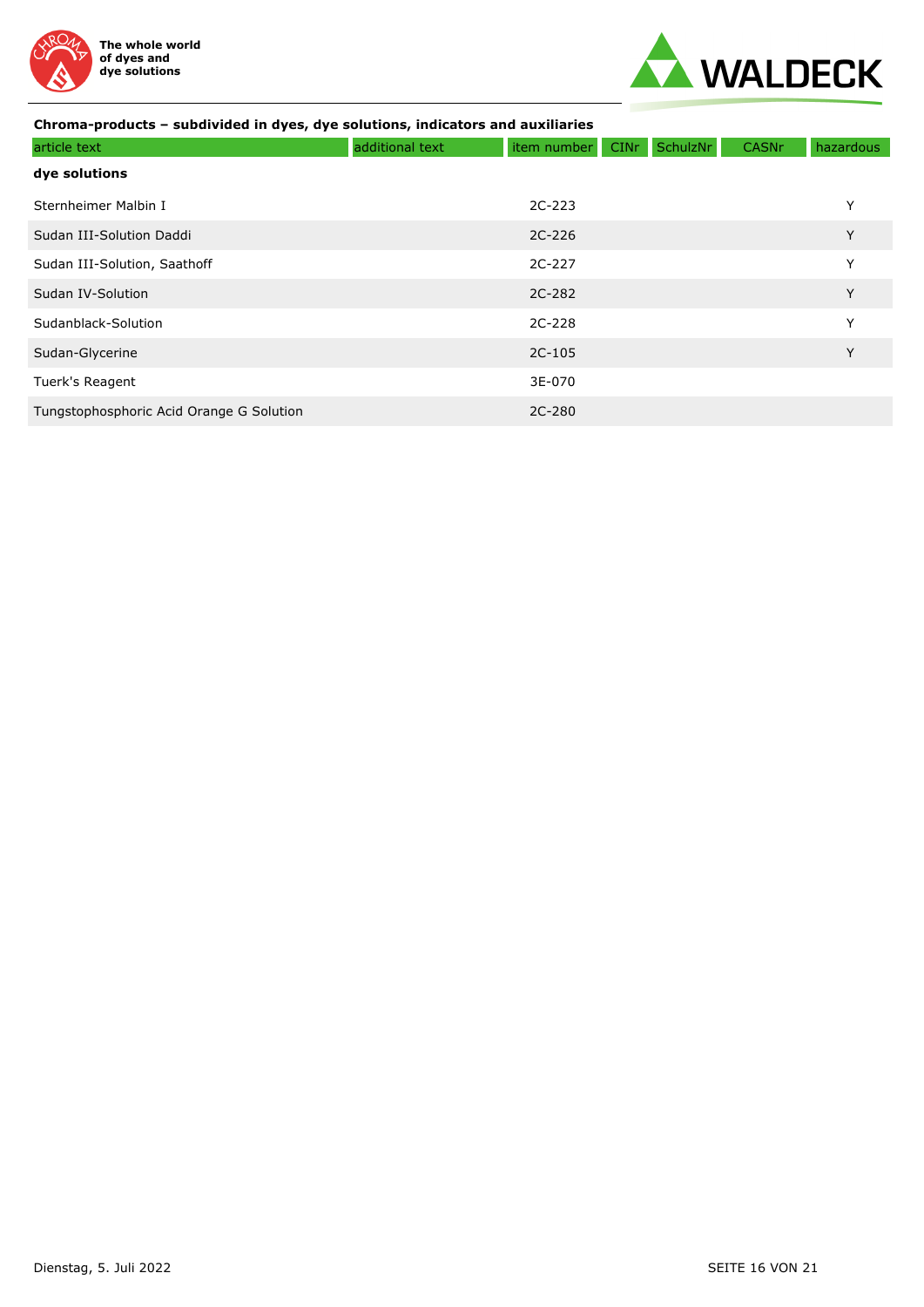



| article text                                      | additional text | item number | <b>CINr</b> | SchulzNr | <b>CASNr</b>   | hazardous |
|---------------------------------------------------|-----------------|-------------|-------------|----------|----------------|-----------|
| indicators                                        |                 |             |             |          |                |           |
| Alizarin-S-Solution (R) 0.1% aqueous solution, a  |                 | 3L-080      |             |          | $130 - 22 - 3$ |           |
| BMP-Mixed Indicator Solution ethanolic solution   |                 | 3L-081      |             |          |                | Y         |
| Bromo Cresol Blue, Indikator                      |                 | 4F-061      |             |          | $76 - 60 - 8$  |           |
| Bromo Cresol Green, Indikator                     |                 | 4F-063      |             |          | $76 - 60 - 8$  |           |
| Bromo Cresol Green-Solution (R) 0.05% aqueous     |                 | 3L-102      |             |          |                |           |
| Bromo Cresol Green-Solution (Rn) 0.1% aqueous     |                 | 3L-082      |             |          |                |           |
| Bromo Cresol Purple, Alcohol Solubl               |                 | 4F-037      |             |          | 115-40-2       |           |
| Bromo Cresol Purple, Water Soluble                |                 | 4F-121      |             |          |                |           |
| Bromo Cresol Purple-Solution (R) 0.05% aqueou     |                 | $3L-103$    |             |          |                |           |
| Bromo Cresol Purple-Solution 0,1% 0.1% aqueou     |                 | $3L-126$    |             |          | 115-40-2       |           |
| Bromo Phenol Blue, Indikator                      |                 | 4F-057      |             |          | 115-39-9       |           |
| Bromo Phenol Blue, Water Soluble                  |                 | 4F-093      |             |          |                |           |
| Bromo Phenol Blue, Water Soluble                  |                 | 4F-093      |             |          | 62625-28-9     |           |
| Bromo Thymol Blue, Indikator                      |                 | 4F-059      |             |          | $76 - 59 - 5$  |           |
| Bromo Thymol Blue, Water Soluble                  |                 | 4F-219      |             |          | 34722-90-2     |           |
| Bromophenol Blue Solution (R) 0.1% aqueous sol    |                 | $3L-104$    |             |          |                |           |
| Bromophenol Blue Solution (R2) 0.2% ethanolic s   |                 | 3L-083      |             |          |                | Y         |
| Bromophenol-Blue-Solution (R1) 0.06% aqueous      |                 | $3L-105$    |             |          | 1310-73-2      |           |
| Bromothymol Blue Solution (R1) 0.05% aqueous      |                 | 3L-106      |             |          |                |           |
| Bromothymol Blue Solution (R3) 0.1% ethanolic     |                 | 3L-084      |             |          |                | Y         |
| Chloro Phenol Red, Indikator                      |                 | 4F-077      |             |          |                |           |
| Cresol Red-Solution 0.1% aqueous solution with    |                 | 3L-085      |             |          |                |           |
| Metanil Yellow Solution 1% methanolic solution, a |                 | $3L-111$    |             |          |                | Y         |
| Metanil Yellow Solution II 0.1% aqueous solution, |                 | $3L-112$    |             |          |                |           |
| Methyl Red Solution 0.05% solution, 50% Ethan     |                 | $3L-117$    |             |          |                | Y         |
| Methyl Red Solution 0.1% ethanolic solution with  |                 | 3L-116      |             |          |                | Y         |
| Methyl Red, Mixed Indicator ethanolic solution wi |                 | $3L-118$    |             |          |                | Y         |
| Methyl Red, Water Soluble                         |                 | 4F-091      | 13020       | 250      | $845 - 10 - 3$ |           |
| Methyl Red, Water Soluble                         |                 | 4F-091      | 13020       | 250      |                |           |
| Methyl Thymol Blue                                |                 | 4F-025      |             |          | 1945-77-3      |           |
| Methyle Red                                       |                 | 4B-539      | 13020       | 250      | 493-52-7       |           |
| Methylorange Mixedindicator aqueous solution wi   |                 | 3L-089      |             |          |                |           |
| Methylorange Solution 0.05% aqueous solution,     |                 | $3L-114$    |             |          |                |           |
| Methylorange Solution 0.1% aqueous solution, a    |                 | $3L-113$    |             |          |                |           |
| neutral Red, Indicator                            |                 | 1B-469      | 50040       | 946      |                |           |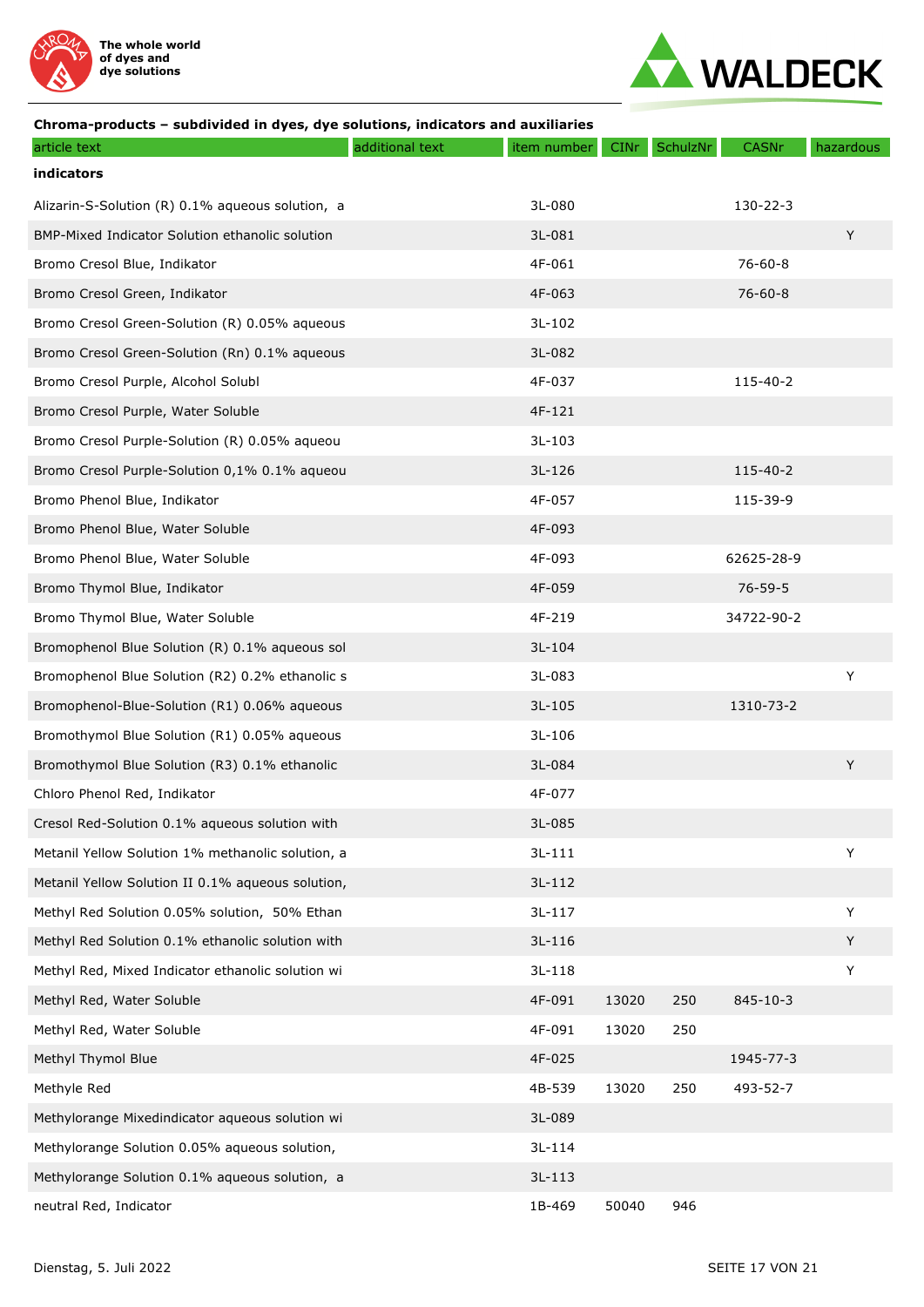



| article text                                      | additional text | item number | <b>CINr</b> | SchulzNr | <b>CASNr</b>  | hazardous |
|---------------------------------------------------|-----------------|-------------|-------------|----------|---------------|-----------|
| indicators                                        |                 |             |             |          |               |           |
| o-Cresol Red, Indicator                           |                 | 4F-041      |             |          | 1733-12-6     |           |
| Phenol Red Solution 0.1% aqueous solution with    |                 | $3L-122$    |             |          |               |           |
| Phenol Red, Indicator                             |                 | 4B-537      |             |          | 143-74-8      |           |
| Phenol Red, Water Soluble                         |                 | 4F-089      |             |          | 34487-61-1    |           |
| Phenolphthalein Solution (R) 0.1% ethanolic solut |                 | $3L-121$    |             |          |               | Y         |
| Phenolphthalein Solution (R1) 1% ethanolic soluti |                 | 3L-087      |             |          |               | Y         |
| Phenolphthaleine                                  |                 | 4F-071      |             |          | $77 - 09 - 8$ |           |
| Resazurine                                        |                 | 4F-137      |             |          | 62758-13-8    |           |
| <b>Thymol Blue</b>                                |                 | 4F-157      |             |          | $76 - 61 - 9$ |           |
| Thymol Blue Solution 0.1% aqueous solution with   |                 | 3L-088      |             |          |               | Y         |
| Thymol Blue, Water Soluble                        |                 | 4F-097      |             |          | 62625-21-2    |           |
| Thymolphthalein Solution 0.1% ethanolic solution  |                 | $3L-125$    |             |          |               | Y         |
| Thymolphthaleine                                  |                 | 4F-073      |             |          | 125-20-2      |           |
| Xylenol orange                                    |                 | 4F-223      |             |          |               |           |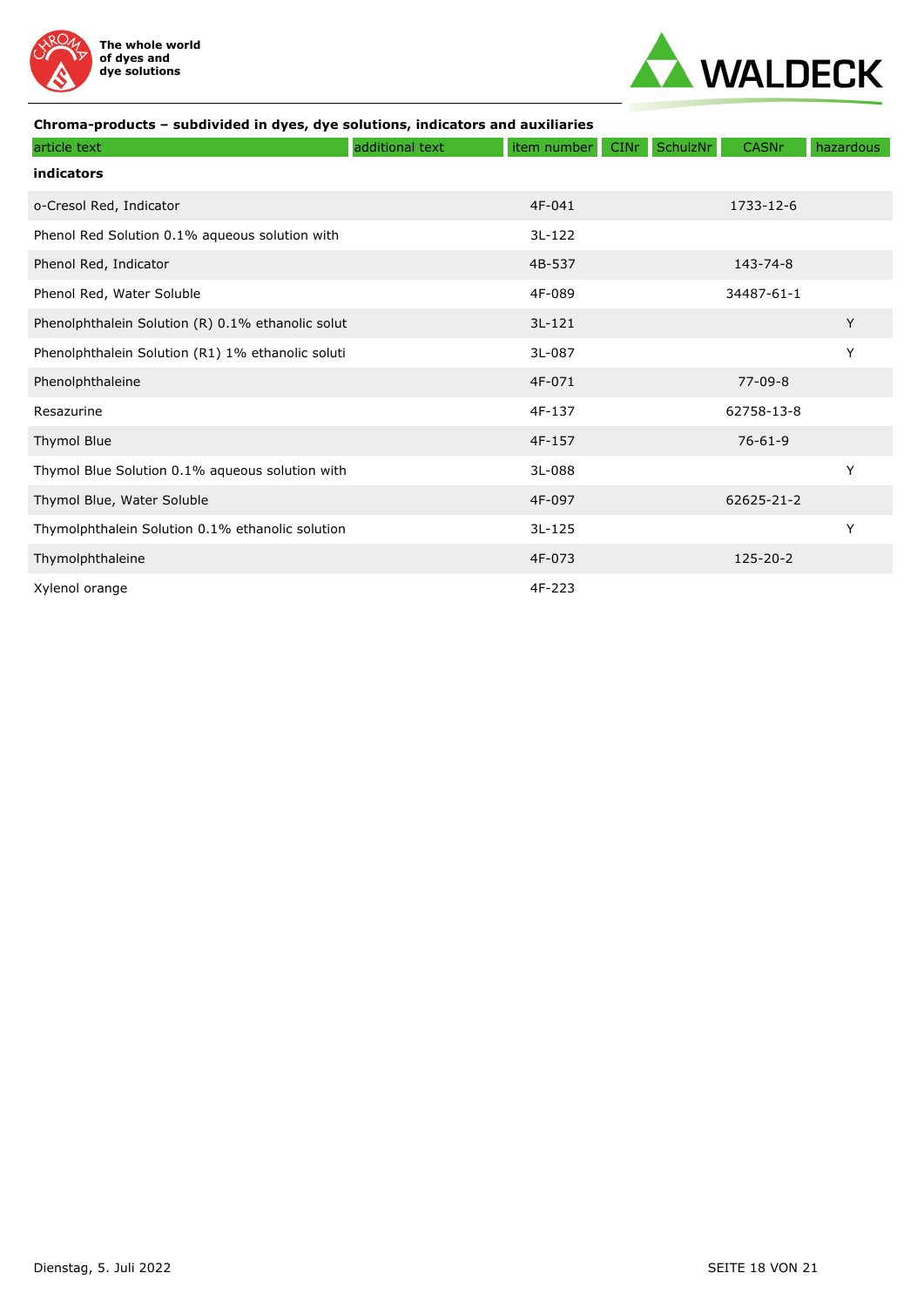



| article text                                | additional text | item number | <b>CINr</b> | SchulzNr | <b>CASNr</b>    | hazardous |
|---------------------------------------------|-----------------|-------------|-------------|----------|-----------------|-----------|
| auxiliaries                                 |                 |             |             |          |                 |           |
| Agar-Agar, Powdery                          |                 | 3G-003      |             |          | $9002 - 18 - 0$ |           |
| Albumen-Glycerine, Mayer                    |                 | 3T-011      |             |          |                 |           |
| Alcoholic Picric Acid Solution              |                 | 3E-087      |             |          |                 | Y         |
| Aluminium Sulphate, Powdery                 |                 | 3G-092      |             |          |                 |           |
| Benedikt's Reagent                          |                 | 3E-098      |             |          |                 |           |
| Berlese-Mixture                             |                 | 3D-101      |             |          |                 | Y         |
| Borax, Pure                                 |                 | 3G-099      |             |          |                 |           |
| Canada Balsam, Unadulterated                |                 | 3C-246      |             |          |                 | Y         |
| Cedar Wood Oil                              |                 | 3D-078      |             |          |                 |           |
| Chrome-VI-Oxide Solution                    |                 | 3C-301      |             |          | 1333-82-0       | Y         |
| Cloves Oil Rectif.                          |                 | 3D-057      |             |          | 8000-34-8       |           |
| Colophony, DAB                              |                 | 3F-517      |             |          | 8050-09-7       |           |
| Cover GLASS Putty, Kroenig                  |                 | 3F-501      |             |          |                 |           |
| Cuproammonia                                |                 | 3D-035      |             |          |                 | Y         |
| di-Sodiumhydrogenphosphat-2-hydrat          |                 | 3G-065      |             |          | 10028-24-7      |           |
| Domagh-Solution                             |                 | 3E-089      |             |          |                 |           |
| Dragendorff's Reagent                       |                 | 3E-102      |             |          |                 | Y         |
| Eau de Javelle                              |                 | 3D-121      |             |          |                 | Y         |
| Ehrlich's Reagent                           |                 | 3E-124      |             |          |                 | Υ         |
| Euparal Embedding substances for microscopy |                 | 3C-239      |             |          |                 | Y         |
| Euparal, Green                              |                 | 3C-240      |             |          |                 | Y         |
| Euparal-Essentia                            |                 | 3C-241      |             |          |                 | Y         |
| Fehling's Reagent I                         |                 | 3E-080      |             |          |                 | Y         |
| Fehling's Reagent II                        |                 | 3E-078      |             |          |                 | Y         |
| Ferric Chloride, Pure                       |                 | 3L-003      |             |          |                 | Y         |
| Ferrisesquichlorati Liquor                  |                 | 3L-007      |             |          |                 | Y         |
| Gelatine 1A, Powdery                        |                 | 3G-025      |             |          | 9000-70-8       |           |
| Glycerine                                   |                 | 3D-086      |             |          |                 |           |
| Glycerine-Gelatine, Kaiser                  |                 | 3G-031      |             |          |                 |           |
| Gum Arabic                                  |                 | 3G-112      |             |          |                 |           |
| Haine's Reagent                             |                 | 3E-134      |             |          |                 | Y         |
| Hayem's Reagent                             |                 | 3E-096      |             |          |                 | Y         |
| Histowax I                                  |                 | 3P-032      |             |          |                 |           |
| Histowax II                                 |                 | 3P-033      |             |          |                 |           |
| Histowax III                                |                 | 3P-034      |             |          |                 |           |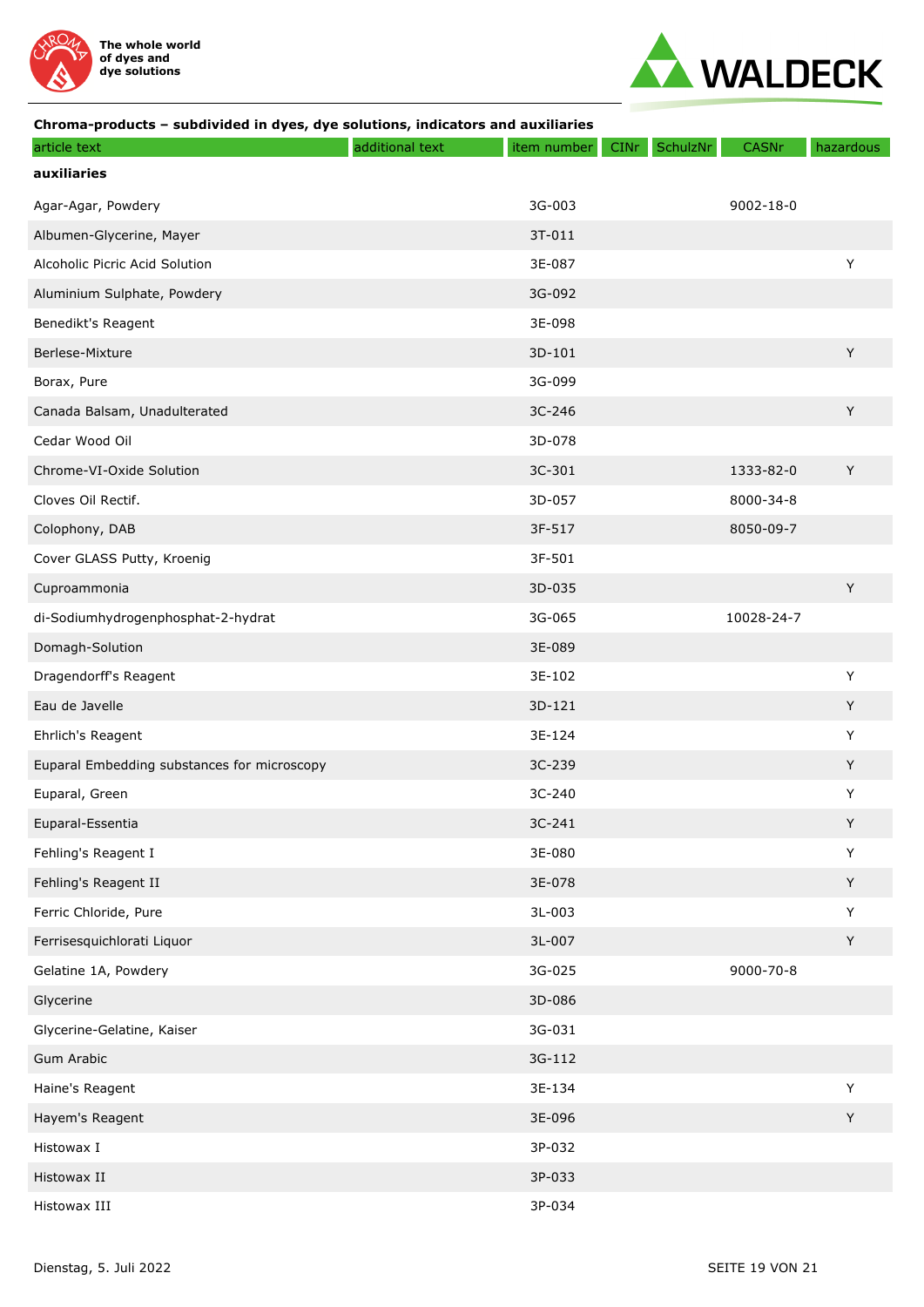



| article text                    | additional text | item number | CINr | SchulzNr | <b>CASNr</b> | hazardous   |
|---------------------------------|-----------------|-------------|------|----------|--------------|-------------|
| auxiliaries                     |                 |             |      |          |              |             |
| Hydrochloricacid Alcohol 0,48%  |                 | 3D-029      |      |          |              | Y           |
| Hydrochloricacid Alcohol 3%     |                 | 3D-036      |      |          |              | Y           |
| Immersion Oil                   |                 | 3L-176      |      |          |              | Y           |
| Immersion Oil                   |                 | 3C-247      |      |          |              |             |
| Indian Ink                      |                 | 3D-065      |      |          |              |             |
| Iodine, Pure DAB                |                 | 3L-004      |      |          |              | Υ           |
| Iodine-Iodinpotassium Beyrecher |                 | 3D-117      |      |          |              |             |
| Iodine-Iodinpotassium Gram      |                 | $3D-118$    |      |          |              |             |
| Iodine-Iodinpotassium Lugol     |                 | 3D-072      |      |          |              |             |
| Lactophenol                     |                 | 3C-258      |      |          | 108-95-2     | Y           |
| Lactophenol-Water Blue          |                 | 3C-257      |      |          |              | Y           |
| Lugol's Solution Extra Sod.Acet |                 | 3D-126      |      |          |              |             |
| Malinol                         |                 | 3C-242      |      |          |              | Y           |
| Nessler's Reagent               |                 | 3E-082      |      |          |              | $\mathsf Y$ |
| Nonne-Apelt's Reagent           |                 | 3E-146      |      |          | 7783-20-2    |             |
| Nylander's Reagent              |                 | 3E-192      |      |          |              | Y           |
| Obermayer's Reagent             |                 | 3E-194      |      |          |              | Y           |
| Pandy's Reagent                 |                 | 3E-142      |      |          |              | Υ           |
| Paraffine Liquid                |                 | 3D-081      |      |          |              |             |
| Periodic Acid, P.A.             |                 | 3F-123      |      |          |              | Y           |
| Pfeiffer's Fixing Mixture       |                 | 3D-037      |      |          |              | Y           |
| Phosphate Buffer Solution       |                 | 3L-175      |      |          |              |             |
| Phosphormolybdic Acid           |                 | 3D-098      |      |          |              | Y           |
| Picronitric Acid Solution 1,2%  |                 | 3E-086      |      |          |              |             |
| Polyvinylalcohol                |                 | 3G-111      |      |          | 9002-89-5    |             |
| Polyvinyl-Lactophenol           |                 | 3C-259      |      |          |              | Y           |
| Potassium Alum, Pure            |                 | 3G-029      |      |          | 7784-24-9    |             |
| Potassium Iodate                |                 | 3L-006      |      |          |              | $\mathsf Y$ |
| Potassium Iodide                |                 | 3L-005      |      |          |              |             |
| Protein-Glycerine               |                 | 3T-012      |      |          |              |             |
| Reduran Handcleaner             |                 | 6A-001      |      |          |              |             |
| Resorcin, Chem. Pure            |                 | 3G-072      |      |          | 108-46-3     | Y           |
| Schlesinger's Reagent           |                 | 3E-200      |      |          |              | Y           |
| Serum-Glycerine                 |                 | 3T-013      |      |          |              |             |
| Sulkowitch's Reagent            |                 | 3E-076      |      |          |              |             |